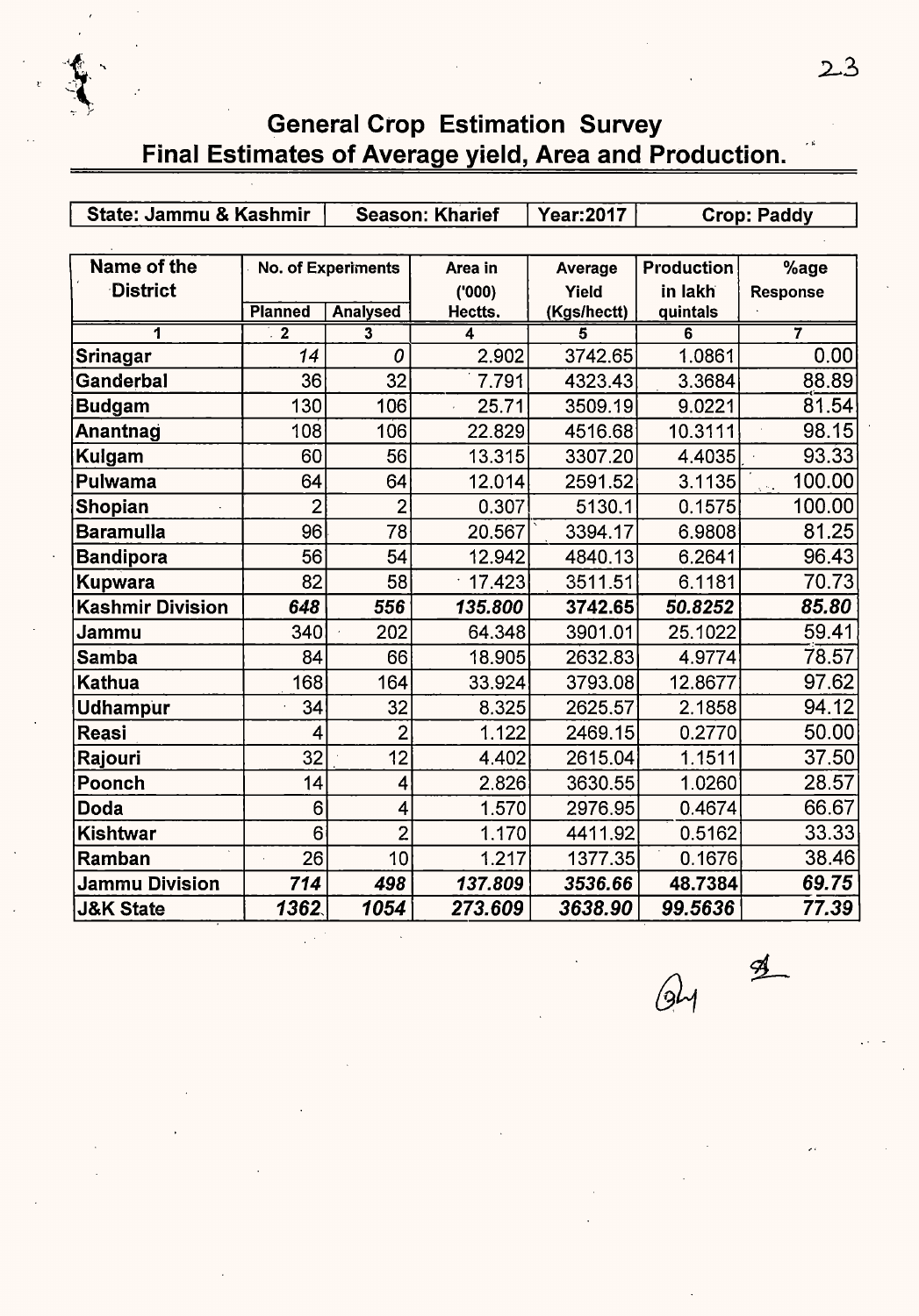## ment showing Final Estimate of Crop Paddy for Kharif 2017 (Tehsil Wise)

| <sup>≯</sup> Tehsil /<br>÷ | <b>No of Experiments</b> |                         | <b>Dried</b> | <b>Av. Yield</b>        | Area In                 | Prod. In       |
|----------------------------|--------------------------|-------------------------|--------------|-------------------------|-------------------------|----------------|
| <b>District</b>            | <b>Planned</b>           | <b>Analysed</b>         | Yield        | Kgs/Hect.               | (000 Ha.)               | Lakh qtls.     |
| $\Box$ .<br>1              | $\overline{\mathbf{2}}$  | $\overline{\mathbf{3}}$ | 4            | $\overline{\mathbf{5}}$ | $\overline{\mathbf{6}}$ | $\overline{7}$ |
| Srinagar (N)**             | 4                        | 0                       | 0.00         | 3742.65                 | 0.878                   | 0.3286         |
| Srinagar (S)**             | 0                        | 0                       | 0.00         | 3742.65                 | 0.085                   | 0.0318         |
| Eidgah**                   | $\overline{2}$           | $\overline{0}$          | 0.00         | 3742.65                 | 0.520                   | 0.1946         |
| Central/Shalteng**         | $6\phantom{a}$           | $\overline{0}$          | 0.00         | 3742.65                 | 1.238                   | 0.4633         |
| Khanyar**                  | 0                        | $\overline{\mathbf{0}}$ | 0.00         | 3742.65                 | 0.061                   | 0.0228         |
| Chanpora**                 | $\overline{2}$           | 0                       | 0.00         | 3742.65                 | 0.061                   | 0.0228         |
| Pantha chowk**             | 0                        | $\overline{0}$          | 0.00         | 3742.65                 | 0.059                   | 0.0221         |
| Distt.Srinagar**           | 14                       | $\overline{\mathbf{0}}$ |              | 3742.65                 | 2.902                   | 1.0861         |
| <u>Kangan</u>              | $\overline{\mathbf{8}}$  | $\overline{6}$          | 21381.01     | 3563.50                 | 1.498                   | 0.5338         |
| Lar                        | 4                        | $\mathfrak{g}$<br>4     | 14612.40     | 3653.10                 | 1.012                   | 0.3697         |
| Ganderbal                  | 10                       | 10                      | 43395.22     | 4339.52                 | 2.262                   | 0.9816         |
| Gund <sup>*</sup>          | $\overline{\cdot 2}$     | $\mathbf 0$             | 0.00         | 4323.43                 | 0.275                   | 0.1189         |
| Tulmulla                   | 8                        | 8                       | 37956.16     | 4744.52                 | 1.894                   | 0.8986         |
| Wakura                     | $\overline{\bf{4}}$      | 4                       | 21918.60     | 5479.65                 | 0.850                   | 0.4658         |
| Distt.Ganderbal            | 36                       | 32                      |              | 4323.43                 | 7.791                   | 3.3684         |
| <b>Budgam</b>              | 32                       | 32                      | 111116.25    | 3472.38                 | 5.029                   | 1.7463         |
| Khansahib*                 | 14                       | $\mathbf 0$             | 0.00         | 3509.19                 | 0.583                   | 0.2046         |
| Beerwah                    | 18                       | 18                      | 57958.95     | 3219.94                 | 3.963                   | 1.2761         |
| Khag                       | 8                        | 8                       | 18296.25     | 2287.03                 | 1.270                   | 0.2905         |
| Charisharief*              | 0                        | 0                       | 0.00         | 3509.19                 | 0.695                   | 0.2439         |
| Baghat Kanipora            | $\overline{14}$          | 12                      | 58980.86     | 4915.07                 | 2.022                   | 0.9938         |
| Chadoora                   | 30                       | 30                      | 104266.31    | 3475.54                 | 8.767                   | 3.0470         |
| Magam                      | 6                        | 6                       | 22508.85     | 3751.48                 | 1.386                   | 0.5200         |
| Narbal*                    | $\overline{8}$           | 0                       | 0.00         | 3509.19                 | 1.995                   | 0.7001         |
| Distt. Budgam              | 130                      | 106                     |              | 3509.19                 | 25.710                  | 9.0221         |
| Anantnag                   | $\overline{22}$          | $\overline{22}$         | 83271.56     | 3785.07                 | 4.802                   | 1.8176         |
| Shangus                    | 6                        | 6                       | $-24015.96$  | 4002.66                 | 1.377                   | 0.5512         |
| Kokernag                   | 10                       | 10                      | 44290.70     | 4429.07                 | 2.160                   | 0.9567         |
| Dooru                      | $\overline{10}$          | 10                      | 57587.82     | .5758.78                | 2.117                   | 1.2191         |
| Pahalgam                   | 6                        | 6                       | 26143.50     | 4357.25                 | 1.465                   | 0.6383         |
| Bijbehara                  | 16                       | 16<br>U                 | 83505.95     | 5219.12                 | 3.578                   | 1.8674         |
| Srigufwara                 | $\overline{6}$           | 6                       | 41400.49     | 6900.08                 | 1.274                   | 0.8791         |
| Salar                      | 8                        | 8.                      | 23727.48     | 2965.94                 | 1.105                   | 0.3277         |
| Shahbaad Bala              | $6^{\circ}$              | $\vert$                 | .12080.10    | 3020.03                 | 1.085                   | 0.3277         |
| Mattan                     | 10                       | 10 <sub>l</sub>         | 34879.04     | 3487.90                 | 2.310                   | 0.8057         |
| Larnoo                     | $\overline{2}$           | 2 <sub>l</sub>          | 3696.15      | 1848.08                 | 0.231                   | 0.0427         |
| Qazigund                   | 6                        | 6                       | 39756.15     | 6626.03                 | 1.325                   | 0.8779         |
| Distt. Anantnag            | 108                      | 106                     |              | 4516.68                 | 22.829                  | 10.3111        |
| Kulgam                     | 14                       | 10                      | 19469.33     | 1946.93                 | 3.293                   | 0.6411         |
| D.H.Pora                   | 6                        | 6                       | 16296.84     | 2716.14                 | 1.623                   | 0.4408         |
| Devsar                     | 18                       | 18                      | 74143.04     | 4119.06                 | 3.663                   | 1.5088         |
| Frisal                     | 4                        | 4                       | 12809.12     | 3202.28                 | 0.808                   | 0.2587         |
| Pahool                     | $6 \overline{6}$         | 6                       | 24940.32     | 4156.72                 | 1.229                   | 0.5109         |
| Yaripora                   | 4                        | 4                       | 20364.36     | 5091.09                 | 0.947                   | 0.4821         |
| Quimoh                     | 8                        | 8                       | 25618.24     | 3202.28                 | 1.752                   | 0.5610         |
| Distt. Kulgam              | 60                       | 56                      |              | 3307.20                 | 13.315                  | 4.4035         |

 $22)$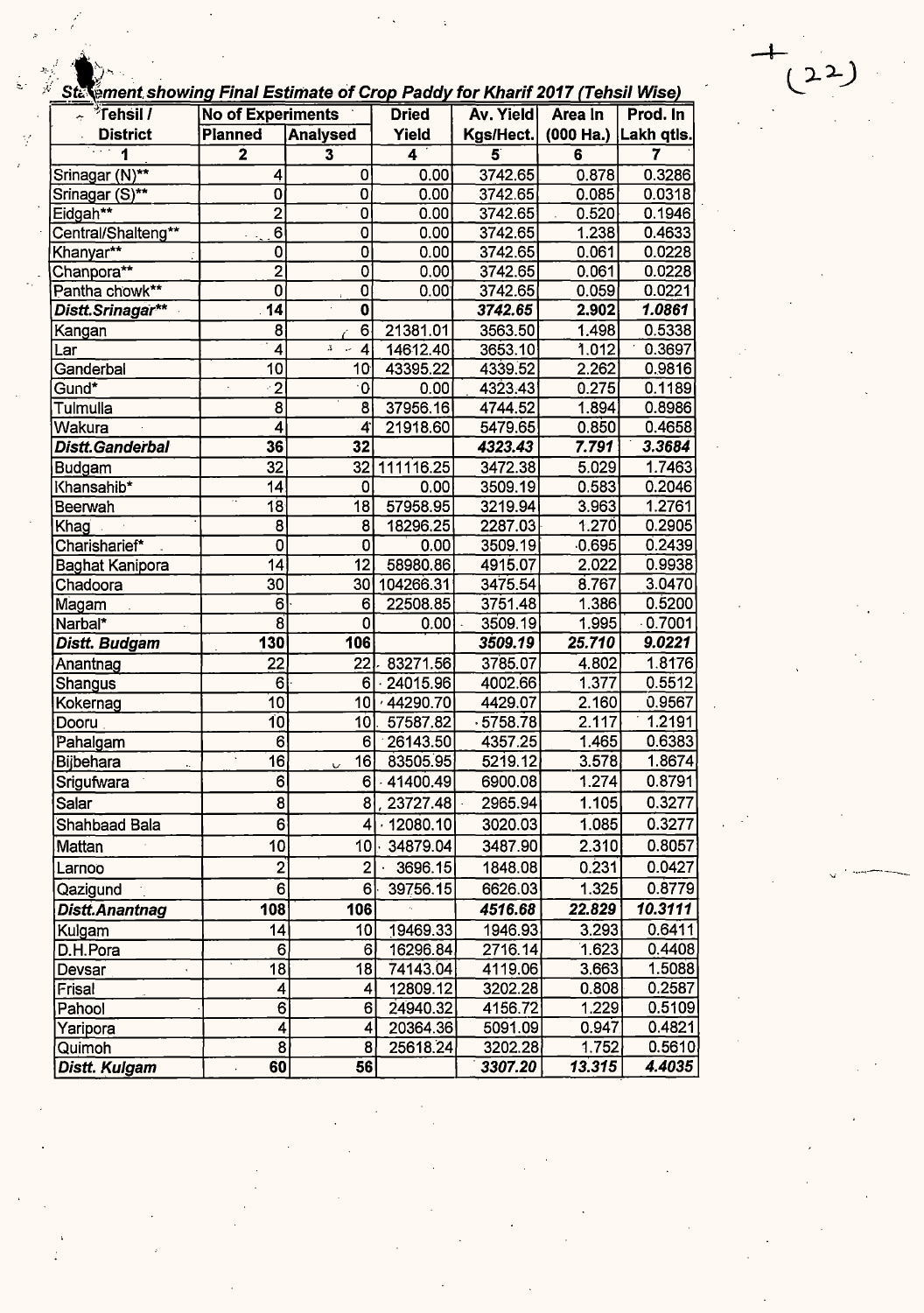| $\bigvee_p$<br>$\ddot{\phantom{1}}$ |                           |                   |           |         |        |        |
|-------------------------------------|---------------------------|-------------------|-----------|---------|--------|--------|
| Shop an                             | $\overline{\mathbf{0}}$   | 0                 | 0.00      | 0.00    | 0.00   | 0.0000 |
| Kellar*                             | $\overline{\mathfrak{o}}$ | $\overline{0}$    | 0.00      | 0.00    | 0.0    | 0.0000 |
| Keegam                              | $\overline{0}$            | 0                 | 0.00      | 0.00    | 0.00   | 0.0000 |
| Zainpora                            | $\overline{2}$            | $\overline{2}$    | 10260.20  | 5130.10 | 0.279  | 0.1431 |
| Barbough                            | 0                         | $\overline{0}$    | 0.00      | 0.00    | 0.000  | 0.0000 |
| chitragam*                          | $\overline{0}$            | 0                 | 0.00      | 5130.10 | 0.028  | 0.0144 |
| Herman                              | 0                         | o                 | 0.00      | 0.00    | 0.000  | 0.0000 |
| Distt. Shopian                      | $\overline{\mathbf{2}}$   | $\overline{2}$    |           | 5130.10 | 0.307  | 0.1575 |
| Pulwama                             | 10                        | 10                | 57294.59  | 5729.46 | 1.651  | 0.9459 |
| Awantipora.                         | $\overline{12}$           | $\overline{12}$   | 27212.00  | 2267.67 | 2.383  | 0.5404 |
| Tral                                | $\overline{12}$           | 12                | 10433.58  | 869.47  | 2.212  | 0.1923 |
| Pampore                             | 6                         | 6                 | 7775.63   | 1295.94 | 1.205  | 0.1562 |
| Aripal                              | $\overline{4}$            | 4                 | 4703.22   | 1175.81 | 0.698  | 0.0821 |
| Rajpora*                            | $\overline{\mathbf{0}}$   | 0                 | 0.00      | 2591.52 | 0.019  | 0.0049 |
| Kakapora                            | 10                        | 10                | 38382.60  | 3838.26 | 1.974  | 0.7577 |
| Shahoora                            | 10                        | 10                | 23182.73  | 2318.27 | 1.872  | 0.4340 |
| Distt. Pulwama                      | 64                        | 64                |           | 2591.52 | 12.014 | 3.1135 |
| Baramulla<br>سب                     | 6                         | $6^{\circ}$       | 23821.38  | 3970.23 | 1.214  | 0.4820 |
| Tangmarg<br>ç.                      | 6                         | 6                 | 9869.61   | 1644.93 | 1.461  | 0.2403 |
| Sopore                              | $\overline{6}$            | 6                 | 23981.41  | 3996.90 | 1.147  | 0.4584 |
| Rafiabad                            | 4                         | 4                 | 12981.08  | 3245.27 | 0.681  | 0.2210 |
| Boniyar                             | $\overline{2}$            | $\overline{2}$    | 2422.37   | 1211.18 | 0.545  | 0.0660 |
| Uri                                 | $\overline{2}$            | $\overline{2}$    | 5684.25   | 2842.13 | 0.273  | 0.0776 |
| Pattan                              | 18                        | 14                | 61682.86  | 4405.92 | 3.497  | 1.5407 |
| Kreeri*                             | 4                         | $\mathbf 0$       | 0.00      | 3394.17 | 0.851  | 0.2888 |
| Wagoora                             | 4                         | 4                 | 18756.63  | 4689.16 | 0.758  | 0.3554 |
| Kunzar                              | 10                        | 10                | 26130.06  | 2613.01 | 1.973  | 0.5155 |
| Kawarhama*                          | 6                         | $\overline{0}$    | 0.00      | 3394.17 | 1.196  | 0.4059 |
| Dangerpora                          | 8                         | 8                 | 35294.82  | 4411.85 | 1.807  | 0.7972 |
| Khoie*                              | $\overline{2}$            | 0                 | 0.00      | 3394.17 | 1.228  | 0.4168 |
| Dangiwacha                          | $\overline{6}$            | 4                 | 13957.02  | 3489.26 | 1.114  | 0.3887 |
| Watergam                            | $\overline{6}$            | 6                 | 12846.41  | 2141.07 | 1.325  | 0.2837 |
| Zanigeer                            | $\overline{6}$            | 6                 | 17734.86  | 2955.81 | 1.497  | 0.4425 |
| Distt. Baramulla                    | $\overline{96}$           | $\overline{78}$   |           | 3394.17 | 20.567 | 6.9808 |
| Bandipora                           | 12                        | $12 \overline{ }$ | 58696.10  | 4891.34 | 2.869  | 1.4033 |
| Gureze*                             | 0                         | 0                 | 0.00      | 4840.13 | 0.099  | 0.0479 |
| Sonawari                            | 10                        | 10                | 46050.81  | 4605.08 | 2.131  | 0.9813 |
| Aloosa                              | 4                         | 4                 | 16859.22  | 4214.81 | 0.854  | 0.3599 |
| Ajas*                               | $\overline{2}$            | 0                 | 0.00      | 4840.13 | 0.272  | 0.1317 |
| Hajjan                              | 28                        | $28^{\circ}$      | 139289.86 | 4974.64 | 6.602  | 3.2843 |
| Tulail*                             | 0                         | 0                 | 0.00      | 4840.13 | 0.115  | 0.0557 |
| Distt. Bandipora                    | 56                        | 54                |           | 4840.13 | 12.942 | 6.2641 |

 $rac{2}{(21)}$ 

 $\ddot{\phantom{0}}$ 

 $\bar{\Lambda}$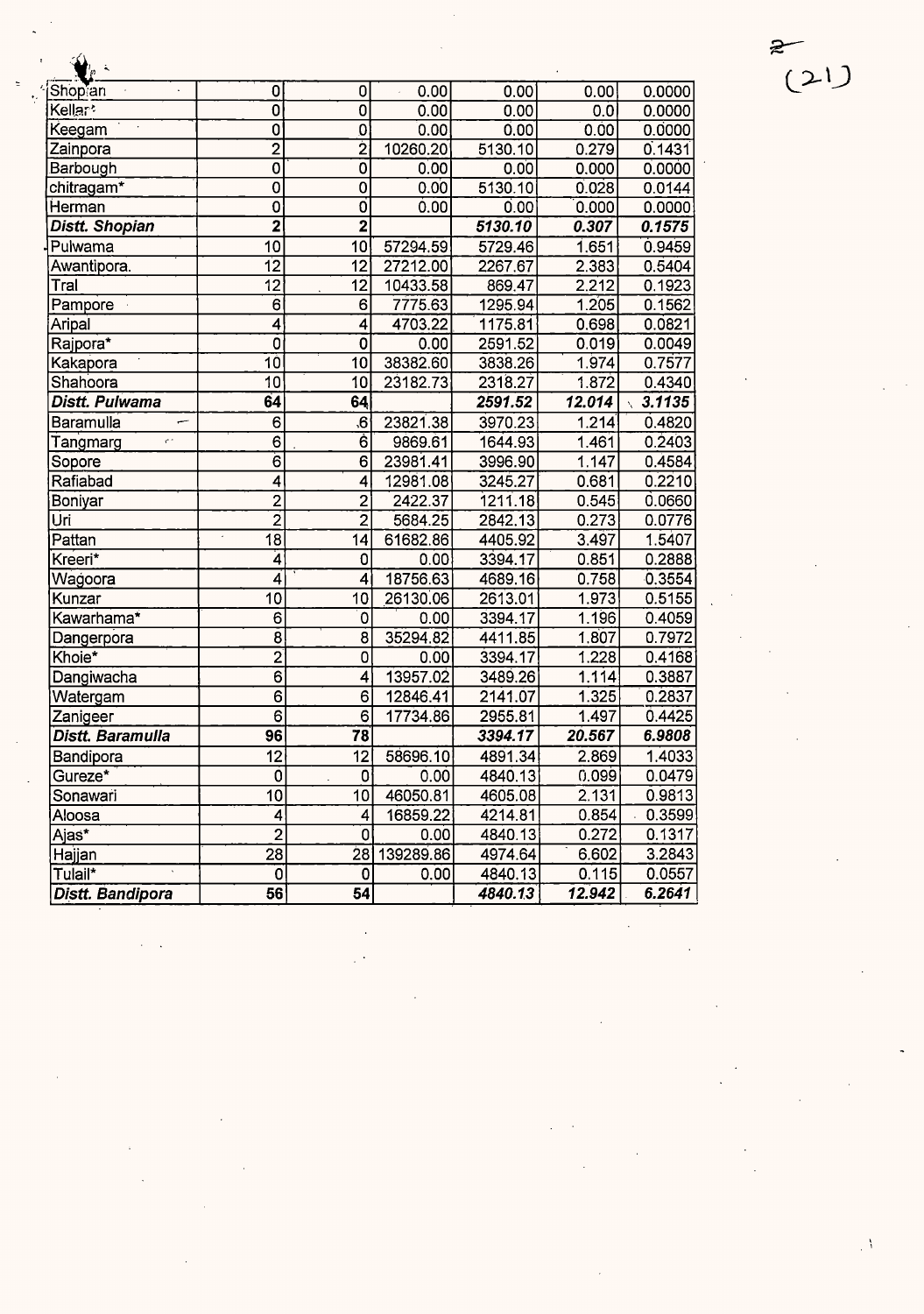| <b>J&amp;K State</b> | 1362              | 1054           |          | 3638.90 | 273.609 | 99.5636 |
|----------------------|-------------------|----------------|----------|---------|---------|---------|
| Kashmir Div.         | 648               | 556            | مما      | 3742.65 | 135.800 | 50.8252 |
| Distt. Kupwara       | $\boldsymbol{82}$ | 58             |          | 3511.51 | 17.423  | 6.1181  |
| lalpora              | 8                 | 8              | 35343.00 | 4417.88 | 1.780   | 0.7864  |
| Lolab/sogam          | 6                 | 4              | 17272.00 | 4318.00 | 1.254   | 0.5415  |
| Zachaldar*           | 4                 | 0              | 0.00     | 3511.51 | 1.013   | 0.3557  |
| Langate              | 10                | 4              | 7250.50  | 1812.63 | 2.053   | 0.3721  |
| Qaziabad             | 8                 | 8              | 74810.20 | 9351.28 | 1.625   | 1.5196  |
| Vailgam*             | $\overline{2}$    | 0              | 0.00     | 3511.51 | 0.542   | 0.1903  |
| Machil               | 0                 | 0              | 0.00     | 0.00    | 0.000   | 0.0000  |
| Ramhal*              | 6                 | 0              | 0.00     | 3511.51 | 0.710   | 0.2493  |
| Drugmulla*           | $\overline{2}$    | 0              | 0.00     | 3511.51 | 0.763   | 0.2679  |
| Trehgam              | 6                 | 6              | 13158.00 | 2193.00 | 1.226   | 0.2689  |
| Kralpora             | 6                 | 6              | 14246.00 | 2374.33 | 1.228   | 0.2916  |
| Keran*               | 0                 | 0              | 0.00     | 3511.51 | 0.001   | 0.0004  |
| Karnah               | $\overline{2}$    | $\overline{2}$ | 1088.00  | 544.00  | 0.570   | 0.0310  |
| Handwara             | 10                | 10             | 30158.00 | 3015.80 | 2.268   | 0.6840  |
| Kupwara              | 12                | 10             | 23409.00 | 2340.90 | 2.390   | 0.5595  |

 $3 - (20)$ 

\* **District average yield adopted** 

 $\ddot{\circ}$ 

Í

**\*\*Division Average Yield adopted**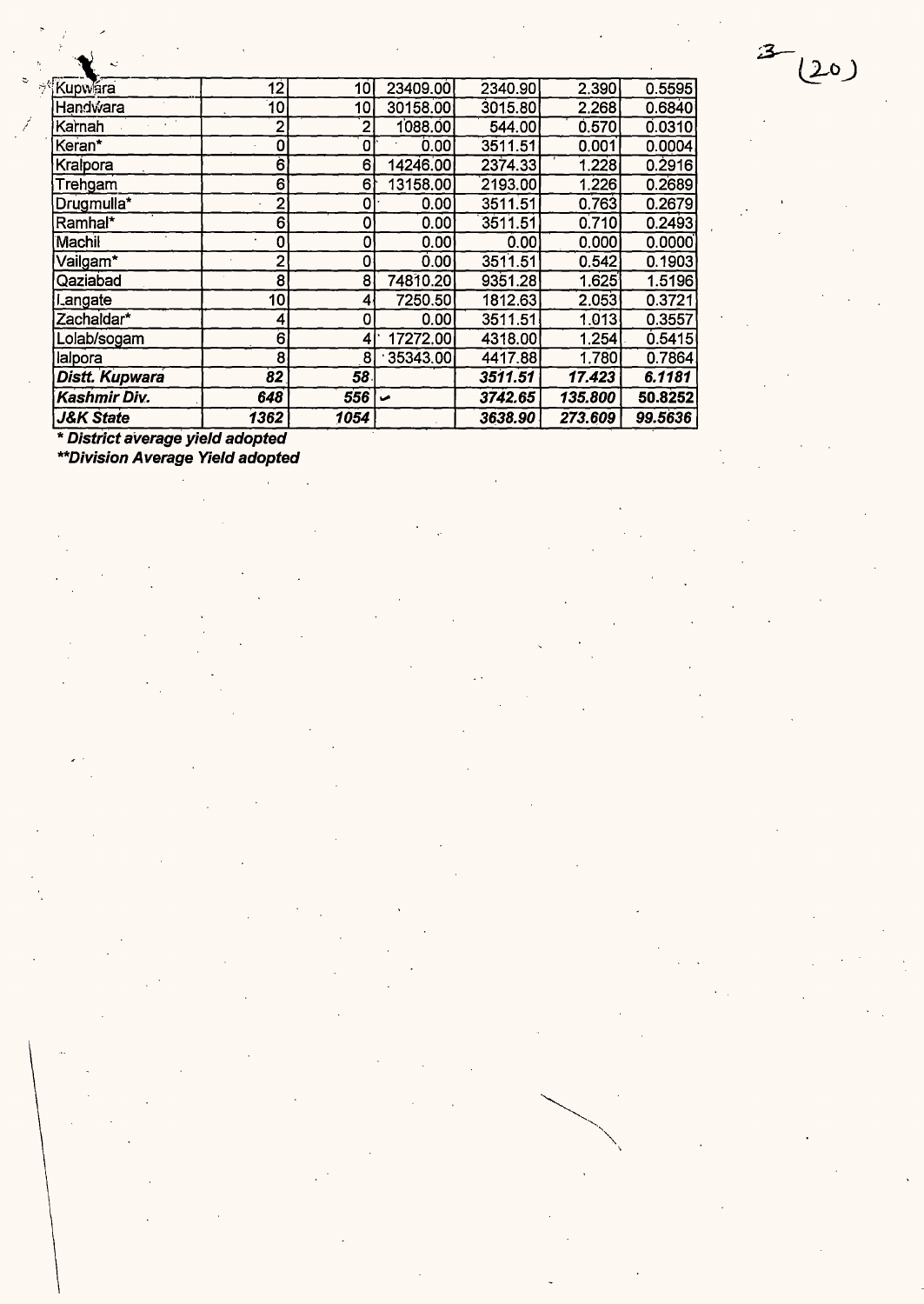$4 - 119)$ 

∖

Statement showing Final Estimate of Crop Paddy for Kharif 2017 (Tehsil Wise)

| $\overline{\phantom{a}}$ Tehsil $\overline{\phantom{a}}$ | <b>No of Experiments</b> |                           | <b>Dried</b> | Av. Yield | Area In   | Prod. In   |
|----------------------------------------------------------|--------------------------|---------------------------|--------------|-----------|-----------|------------|
| <b>District</b>                                          | <b>Planned</b>           | <b>Analysed</b>           | Yield        | Kgs/Hect. | (000 Ha.) | Lakh qtls. |
| 1                                                        | $\overline{2}$           | 3                         | 4            | 5         | 6         | 7          |
| Bishnah*                                                 | 40                       | 0                         | 0.00         | 3901.01   | 8.612     | 3.3595     |
| jammu North                                              | 8                        | 4                         | 19647.76     | 4911.94   | 2.545     | 1.2501     |
| Jaurian                                                  | 8                        | 8                         | 36593.04     | 4574.13   | 1.349     | 0.6171     |
| Pargwal*                                                 | $\overline{12}$          | 0                         | 0.00         | 3901.01   | 1.734     | 0.6764     |
| Marh                                                     | 48                       | 40                        | 206894.93    | 5172.37   | 7.840     | 4.0551     |
| Khour                                                    | $\overline{30}$          | $\overline{3}0$           | 68429.35     | 2280.98   | 4.316     | 0.9845     |
| Jammu                                                    | 4                        | 4                         | 7997.88      | 1999.47   | 1.658     | 0.3315     |
| R.S Pora                                                 | 40                       | 40                        | 115339.29    | 2883.48   | 8.323     | 2.3999     |
| Bahu                                                     | 0                        | $\ddot{\theta}$           | 0.00         | 0.00      | 0.000     | 0.0000     |
| Maira Mandarain                                          | $\overline{8}$           | 8                         | 9042.35      | 1130.29   | 0.029     | 0.0033     |
| Choti Chaura *                                           | $\overline{2}$           | 0                         | 0.00         | 3901.01   | 0.130     | 0.0507     |
| Jammu South                                              | $\overline{14}$          | 12                        | 36264.36     | 3022.03   | 1.698     | 0.5131     |
| Akhnoor                                                  | 20                       | $\overline{20}$           | 51593.63     | 2579.68   | 0.393     | 0.1014     |
| Nagrota <sup>*</sup>                                     | $\overline{2}$           | Ò                         | 0.00         | 3901.01   | 0.312     | 0.1217     |
| Suchitgarh*                                              | 40                       | Ö                         | 0.00         | 3901.01   | 6.766     | 2.6394     |
| Khara Bani*                                              | $\overline{2}$           | $\overline{\mathfrak{o}}$ | 0.00         | 3901.01   | 0.009     | 0.0035     |
| Bhalwal <sup>*</sup>                                     | 16                       | 0                         | 0.00         | 3901.01   | 6.955     | 2.7132     |
| Mandal                                                   | 14                       | $\overline{8}$            | 38583.38     | 4822.92   | 4.014     | 1.9359     |
| Arnia                                                    | $\dot{2}4$               | 20 <sub>o</sub>           | 69114.10     | 3455.71   | 4.900     | 1.6933     |
| Jammu West                                               | 8                        | 8                         | 49758.50     | 6219.81   | 2.475     | 1.5394     |
| Dansal*                                                  | 0                        | $\mathbf 0$               | 0.00         | 3901.01   | 0.290     | 0.1131     |
| Distt. Jammu                                             | 340                      | 202                       |              | 3901.01   | 64.348    | 25.1022    |
| Samba                                                    | 22                       | 22                        | 63826.67     | 2901.21   | 4.900     | 1.4216     |
| Vijaypur                                                 | 6                        | 6                         | 15247.33     | 2541.22   | 2.922     | 0.7425     |
| Ramgarh                                                  | 36                       | 36                        | 90840.37     | 2523.34   | 7.554     | 1.9061     |
| Bribrahmina*                                             | 10                       | 0                         | 0.00         | 2632.83   | 0.971     | 0.2556     |
| Ghagwal                                                  | $\overline{c}$           | $\overline{\mathbf{c}}$   | 4459.98      | 2229.99   | 0.547     | 0.1220     |
| Rajpura*                                                 | 8                        | 0                         | 0.00         | 2632.83   | 2.011     | 0.5295     |
| Distt. Samba                                             | 84                       | 66                        |              | 2632.83   | 18.905    | 4.9774     |
| Kathua                                                   | $\overline{5}4$          | 54                        | 226188.25    | 4188.67   | 7.835     | 3.2818     |
| Basholi                                                  | 8                        | 8                         | 20756.88     | 2594.61   | 1.741     | 0.4517     |
| <b>Billawar</b>                                          | 14                       | 12 <sub>1</sub>           | 36347.24     | 3028.94   | 3.605     | 1.0919     |
| Bani *                                                   | 0                        | 01                        | 0.00         | 3793.08   | 0.125     | 0.0474     |
| Hiranagar                                                | 24                       | 24                        | 77252.64     | 3218.86   | 5.707     | 1.8370     |
| Marheen                                                  | 34                       | 32'                       | 132468.12    | 4139.63   | 7.339     | 3.0381     |
| Dingaamb*                                                | 0                        | O.                        | 0.00         | 3793.08   | 0.214     | 0.0812     |
| Mahanpur                                                 | 6                        | 6                         | 12757.40     | 2126.23   | 1.468     | 0.3121     |
| Nagri                                                    | 14                       | 14                        | 78287.76     | 5591.98   | 2.906     | 1.6250     |
| Ramkote                                                  | $\overline{12}$          | 12 <sup>1</sup>           | 44401.20     | 3700.10   | 2.741     | 1.0142     |
| Lohimalhar                                               | $\overline{2}$           | $\overline{2}$            | 7173.20      | 3586.60   | 0.243     | 0.0872     |
| Distt. Kathua                                            | 168                      | 164                       |              | 3793.08   | 33.924    | 12.8677    |
| Udhampur                                                 | 4                        | 4                         | 9501.84      | 2375.46   | 0.919     | 0.2183     |
| Ramnagar                                                 | 14                       | 14                        | 33914.70     | 2422.48   | 3.023     | 0.7323     |
| Chenani                                                  | $\mathbf{2}$             | $\overline{\mathbf{c}}$   | 6029.28      | 3014.64   | 0.247     | 0.0745     |
| Majalta.                                                 | 12                       | 12                        | 33905.16     | 2825.43   | 3.741     | 1.0570     |
| Panchari*                                                | $\overline{\mathbf{c}}$  | 0                         | 0.00         | 2625.57   | 0.237     | 0.0622     |
| Moungri *                                                | 0                        | $\overline{0}$            | 0.00         | 2625.57   | 0.129     | 0.0339     |
| asantgarh <sup>*</sup>                                   | 0                        | $\mathbf 0$               | 0.00         | 2625.57   | 0.014     | 0.0037     |
| `atti                                                    | 0                        | $\mathsf 0$               | 0.00         | 2625.57   | 0.015     | 0.0039     |
| stt. Udhampur                                            | $\overline{34}$          | 32                        |              | 2625.57   | 8.325     | 2.1858     |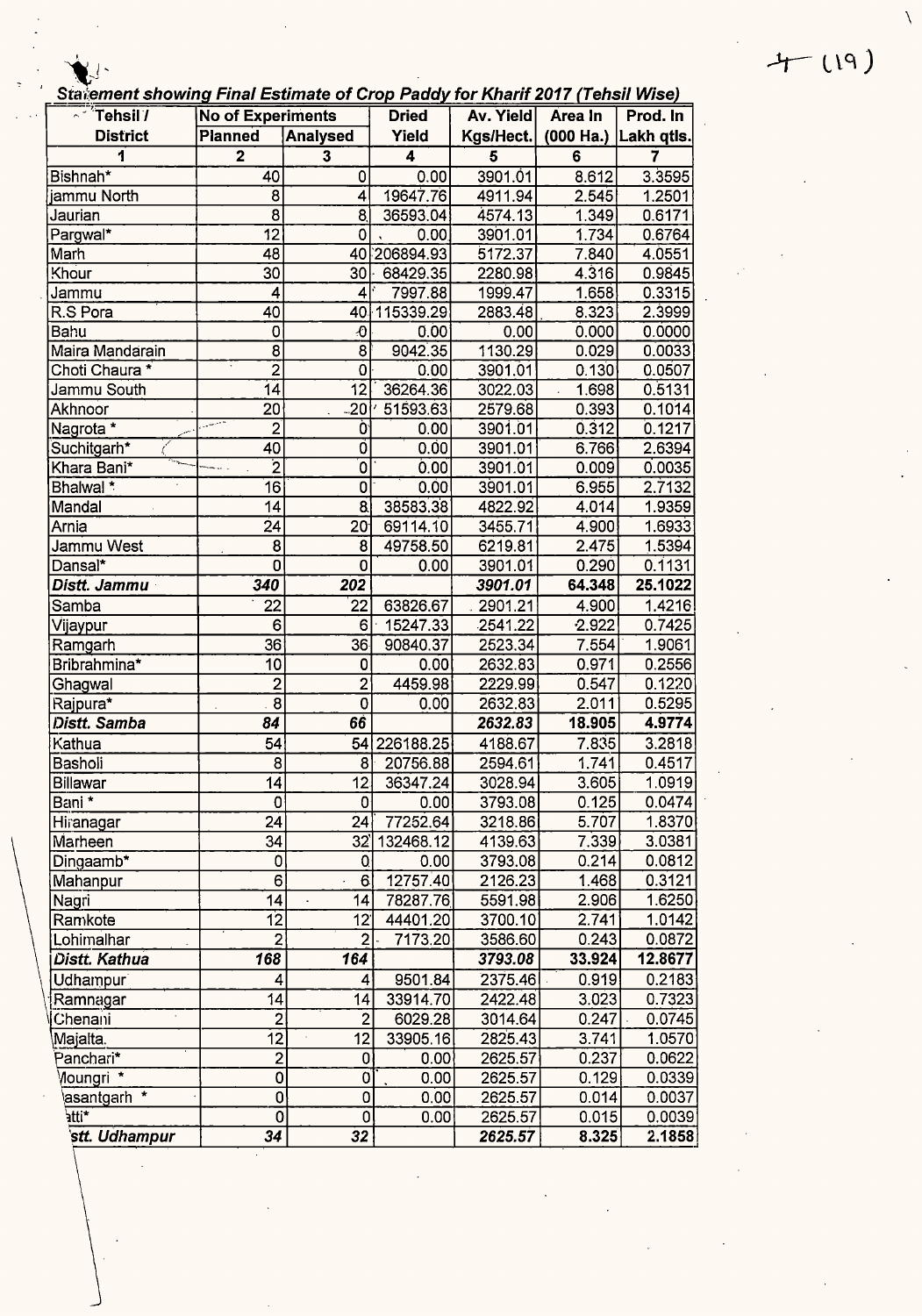| Ÿù                   |                            |                           |          |         |       |        |
|----------------------|----------------------------|---------------------------|----------|---------|-------|--------|
| Reasi®               | 0                          | 0                         | 0.00     | 2469.15 | 0.172 | 0.0425 |
| Katra* <sup>≀</sup>  | $\overline{0}$             | $\overline{\mathfrak{o}}$ | 0.00     | 2469.15 | 0.217 | 0.0536 |
| Pouni<br>$\prime$    | $\overline{2}$             | $\overline{0}$            | 0.00     | 2469.15 | 0.000 | 0.0000 |
| Bhomag*              | $\overline{\mathfrak{o}}$  | $\overline{0}$            | 0.00     | 2469.15 | 0.101 | 0.0249 |
| Thakrakote*          | $\overline{\mathfrak{o}}$  | $\overline{0}$            | 0.00     | 2469.15 | 0.008 | 0.0020 |
| Arnas*               | $\overline{0}$             | $\overline{\mathbf{0}}$   | 0.00     | 2469.15 | 0.094 | 0.0232 |
| Thuroo*              | O                          | $\overline{0}$            | 0.00     | 2469.15 | 0.056 | 0.0138 |
| Mahore (G G Garh)*   | 0                          | $\overline{\mathfrak{o}}$ | 0.00     | 2469.15 | 0.244 | 0.0602 |
| Chassana             | $\overline{2}$             | $\overline{2}$            | 4938.30  | 2469.15 | 0.230 | 0.0568 |
| Distt.Reasi          | 4                          | $\overline{\mathbf{2}}$   |          | 2469.15 | 1.122 | 0.2770 |
| Rajouri              | 6                          | $\overline{2}$            | 7601.82  | 3800.91 | 0.989 | 0.3759 |
| Manjakote*           | $\overline{10}$            | $\overline{\mathbf{0}}$   | 0.00     | 2615.04 | 0.352 | 0.0920 |
| Thanamandi *         | $\overline{2}$             | 0                         | 0.00     | 2615.04 | 0.725 | 0.1896 |
| Darhal               | $\overline{2}$             | $\overline{2}$            | 5219.16  | 2609.58 | 0.537 | 0.1401 |
| Kotranka             | $\overline{\bf{4}}$        | 4                         | 7582.91  | 1895.73 | 0.893 | 0.1693 |
| Khawas               | $\overline{2}$             | $\overline{2}$            | 2127.38  | 1063.69 | 0.206 | 0.0219 |
| Kalakote             | $\overline{2}$             | $\overline{2}$            | 2893.23  | 1446.62 | 0.178 | 0.0257 |
| Nowshera*            | 4                          | 0                         | 0.00     | 2615.04 | 0.318 | 0.0832 |
| Qila Darhal *        | 0                          | 0                         | 0.00     | 2615.04 | 0.011 | 0.0029 |
| Beri Pattan          | $\overline{\mathfrak{o}}$  | 0                         | 0.00     | 0.00    | 0.000 | 0.0000 |
| Siot *               | 0                          | $\overline{0}$            | 0.00     | 2615.04 | 0.014 | 0.0037 |
| Sunderbani*          | $\overline{\mathbf{0}}$    | Ō                         | 0.00     | 2615.04 | 0.037 | 0.0097 |
| Taryatth*            | $\overline{\mathfrak{o}}$  | $\overline{\mathbf{0}}$   | 0.00     | 2615.04 | 0.142 | 0.0371 |
| Laroka               | 0                          | 0                         | 0.00     | 0.00    | 0.000 | 0.0000 |
| <b>Distt.Rajouri</b> | $\overline{3}\overline{2}$ | $\overline{12}$           |          | 2615.04 | 4.402 | 1.1511 |
| Haveli*              | 6                          | 0                         | 0.00     | 3630.55 | 0.945 | 0.3431 |
| Surankote*           | $\overline{2}$             | 0                         | 0.00     | 3630.55 | 0.333 | 0.1209 |
| Mendher              | 4                          | 4                         | 14522.20 | 3630.55 | 0.964 | 0.3500 |
| Mandi*               | $\mathbf 0$                | 0                         | 0.00     | 3630.55 | 0.141 | 0.0512 |
| Balakote *           | $\mathbf 0$                | 0                         | 0.00     | 3630.55 | 0.209 | 0.0759 |
| Mankote *            | $\overline{2}$             | 0                         | 0.00     | 3630.55 | 0.234 | 0.0850 |
| Distt.Poonch         | 14                         | 4                         |          | 3630.55 | 2.826 | 1.0260 |

(18)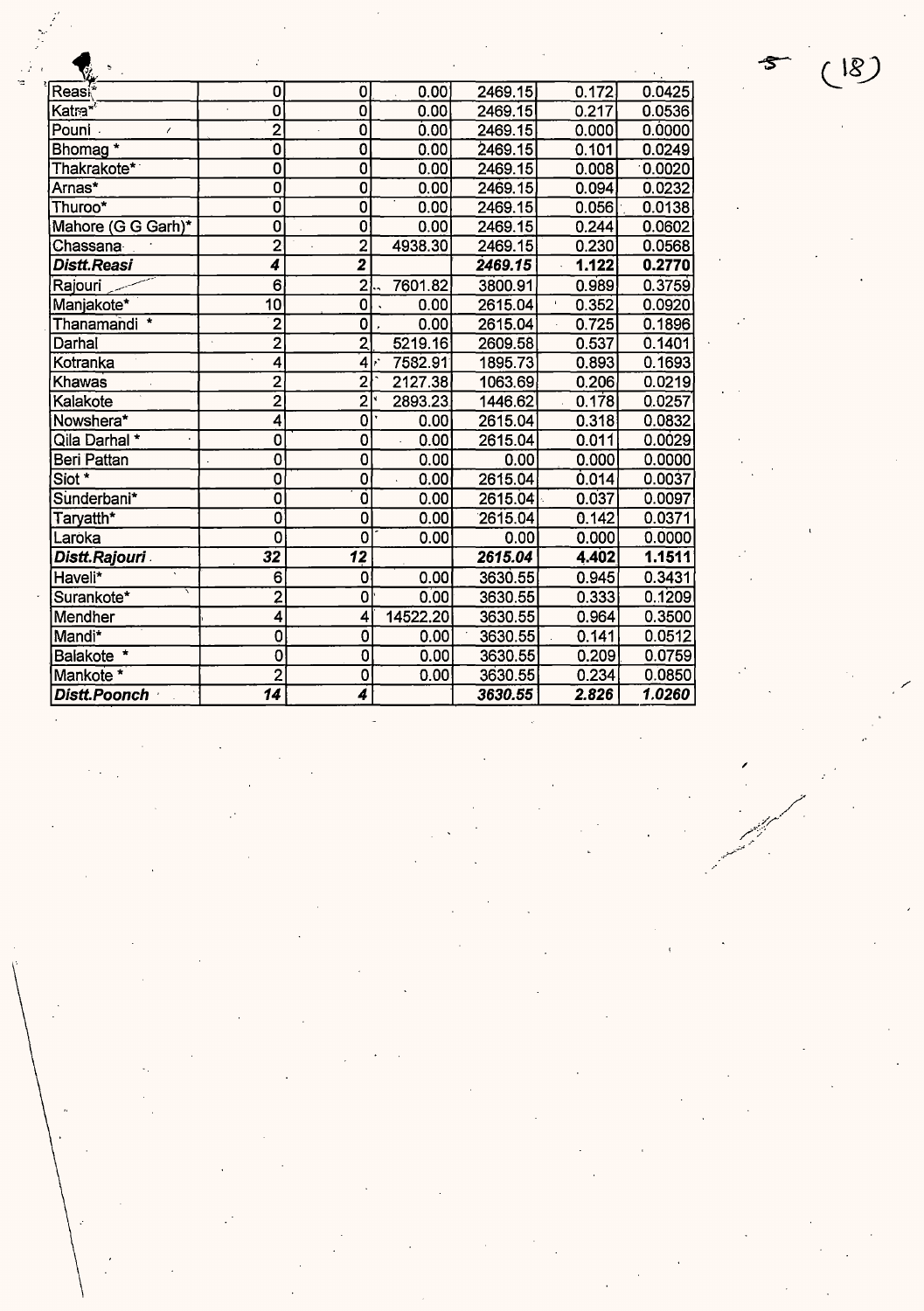| Jammu Div.                 | 714                         | 498                       |                 | 3536.66            | 137.809        | 48.7384          |
|----------------------------|-----------------------------|---------------------------|-----------------|--------------------|----------------|------------------|
| <b>Dis.Kishtwar</b>        | $\overline{\boldsymbol{6}}$ | $\mathbf{z}$              |                 | 4411.92            | 1.170          | 0.5162           |
| Warwan                     | $\ddot{\mathbf{0}}$         | 0                         | 0.00            | 0.00               | 0.000          | 0.0000           |
| Dachan*                    | $\overline{2}$              | $\overline{\mathfrak{o}}$ | 0.00            | 4411.92            | 0.238          | 0.1050           |
| Drabshalla*                | $\overline{\mathfrak{o}}$   | $\overline{\mathbf{0}}$   | 0.00            | 4411.92            | 0.053          | 0.0234           |
| Bounjwah <sup>*</sup>      | $\overline{\mathbf{0}}$     | $\overline{0}$            | 0.00            | 4411.92            | 0.038          | 0.0168           |
| Machail*                   | $\overline{0}$              | $\overline{\mathbf{o}}$   | 0.00            | 4411.92            | 0.010          | 0.0044           |
| Nagseni*                   | $\overline{\mathfrak{o}}$   | $\overline{\mathbf{0}}$   | 0.00            | 4411.92            | 0.053          | 0.0234           |
| Mughal Maidan*             | $\overline{2}$              | $\overline{0}$            | 0.00            | 4411.92            | 0.191          | 0:0843           |
| Marwah*                    | $\overline{0}$              | $\overline{\mathbf{0}}$   | 0.00            | 4411.92            | 0.147          | 0.0649           |
| Chatroo*                   | $\overline{0}$              | $\overline{\mathbf{0}}$   | 0.00            | 4411.92            | 0.136          | 0.0600           |
| Padder(Attoli)             | $\overline{2}$              | $\overline{2}$            | 8823.84         | 4411.92            | 0.191          | 0.0843           |
| Kishtwar <sup>*</sup>      | 0                           | $\bf{0}$                  | 0.00            | 4411.92            | 0.113          | 0.0499           |
| Distt.Ramban               | $\overline{26}$             | $\overline{10}$           |                 | 1377.35            | 1.217          | 0.1676           |
| Gool                       | $\overline{\bf 4}$          | $\overline{2}$            | 3460.16         | 1730.08            | 0.268          | 0.0464           |
| Rajgarh <sup>*</sup>       | $\overline{2}$              | $\overline{\mathbf{0}}$   | 0.00            | 1377.35            | 0.041          | 0.0056           |
| Batote*                    | $\overline{2}$              | $\overline{\mathfrak{o}}$ | 0.00            | 1377.35            | 0.008          | 0.0011           |
| Pogalparistan*             | $\overline{2}$              | $\overline{0}$            | 0.00            | 1377.35            | 0.038          | 0.0052           |
| Khari*                     | $\overline{2}$              | $\mathbf 0$               | 0.00            | 1377.35            | 0.033          | 0.0045           |
| Ramban                     | 8                           | 8                         | 5417.06         | 677.13             | 0.135          | 0.0091           |
| Banihal*                   | $\overline{6}$              | $\overline{\mathbf{0}}$   | 0.00            | 1377.35            | 0.694          | 0.0956           |
| Distt.Doda                 | $\overline{\boldsymbol{6}}$ | 4                         |                 | 2976.95            | 1.570          | 0.4674           |
| Thathri <sup>*</sup>       | $\overline{\mathfrak{o}}$   | $\overline{0}$            | 0.00            | 2976.95            | 0.046          | 0.0137           |
| Chiralla *                 | $\overline{\mathbf{0}}$     | $\overline{0}$            | 0.00            | 2976.95            | 0.012          | 0.0036           |
| Phigsoo                    | $\overline{\mathfrak{o}}$   | $\overline{0}$            | 0.00            | 0.00               | 0.000          | 0.0000           |
| ∣Kahara                    | $\overline{\mathfrak{o}}$   | $\overline{0}$            | 0.00            | 0.00               | 0.000          | 0.0000           |
| Chilly Pingla              | $\overline{\mathbf{0}}$     | $\overline{0}$            | 0.00            | 0.00               | 0.000          | 0.0000           |
| Gandoh Bhaleesa            | $\overline{0}$              | $\overline{\mathbf{0}}$   | 0.00            | 0.00               | 0.000          | 0.0000           |
| Assar*                     | $\overline{\mathfrak{o}}$   | $\overline{\mathfrak{o}}$ | 0.00            | 2976.95            | 0.008          | 0.0024           |
| Kashtigarh*                | $\overline{0}$              | $\overline{0}$            | 0.00            | 2976.95            | 0.010          | 0.0030           |
| Marmat*                    | $\overline{\mathfrak{o}}$   | $\overline{\mathfrak{o}}$ | 0.00            | 2976.95            | 0.024          | 0.0071           |
| Bhagwah*                   | $\overline{\mathbf{0}}$     | O                         | 0.00            | 2976.95            | 0.066          | 0.0196           |
| Bharath Bagla*             | $\overline{\mathfrak{o}}$   | $\overline{0}$            | 0.00            | 2976.95            | 0.032          | 0.0095           |
| Gundna*                    | $\overline{\mathbf{0}}$     | 0                         | 0.00            | 2976.95            | 0.023          | 0.0068           |
| Mohalla*                   | $\overline{2}$              | $\overline{0}$            | 0.00            | 2976.95            | 0.163          | 0.0485           |
| Bhaderwah<br><b>Bhalla</b> | $\overline{2}$              | $\overline{2}$            | 10553.00        | 2063.03<br>5276.50 | 0.624<br>0.248 | 0.1287<br>0.1309 |
| Doda <sup>*</sup>          | 0<br>$\overline{2}$         | $\overline{2}$            | 0.00<br>4126.05 | 2976.95            | 0.314          | 0.0935           |
| $-1$                       |                             | 0                         |                 |                    |                |                  |

*I*  ;

*I I* 

*./* 

*/ I / I* 

 $\begin{pmatrix} 1 & 1 \\ 1 & 1 \end{pmatrix}$ 

 $\epsilon$ 

. \* **District average yield adopted** 

C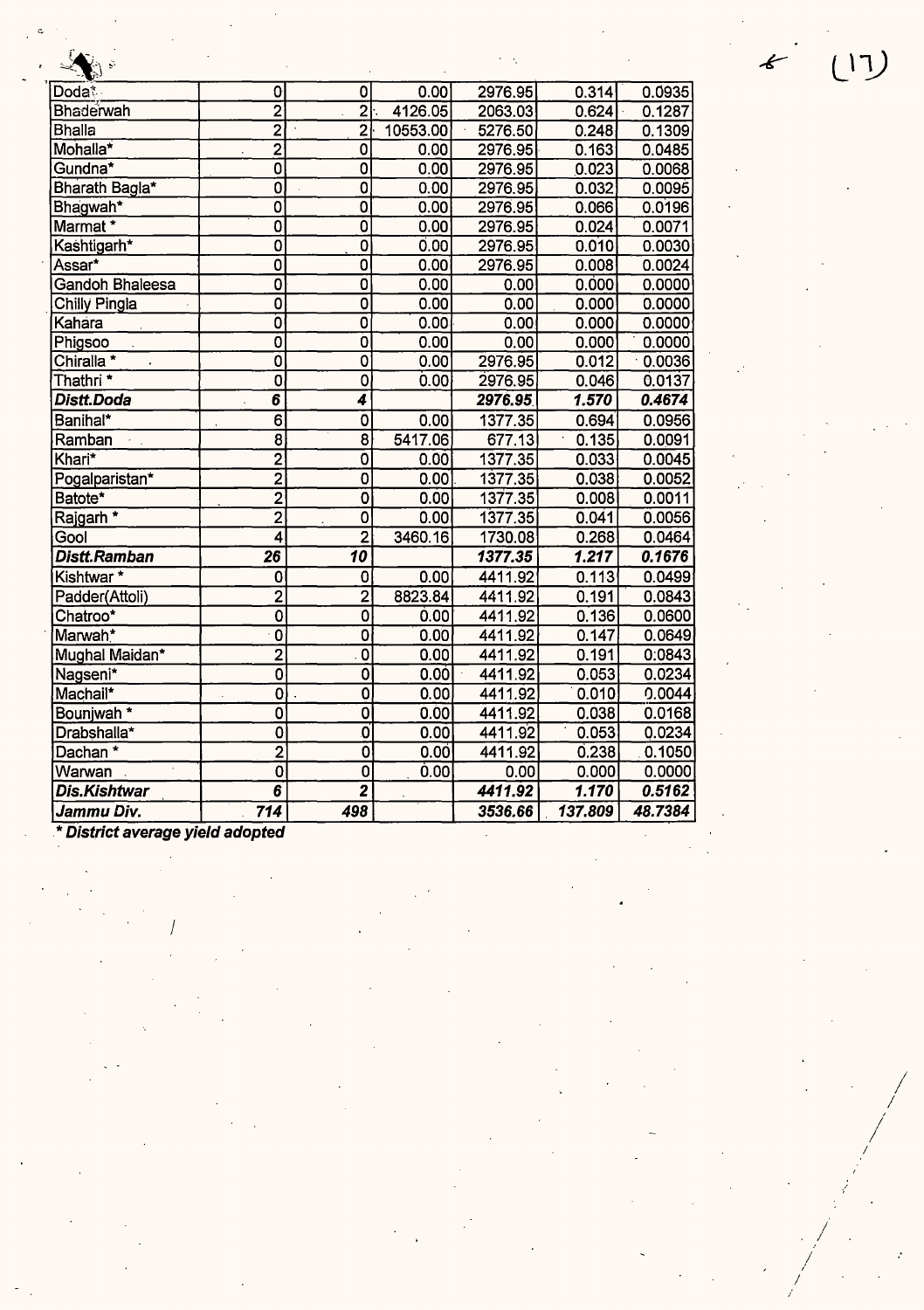#### General Crop Estimation. Survey Final Estimates of Average yield, Area and Production.

| <b>State: Jammu &amp; Kashmir</b> |                |                    | <b>Season: Kharief</b> | <b>Year:2017</b> | <b>Crop: Maize</b> |                 |
|-----------------------------------|----------------|--------------------|------------------------|------------------|--------------------|-----------------|
|                                   |                |                    |                        |                  |                    |                 |
| Name of the                       |                | No. of Experiments | Area in                | <b>Average</b>   | <b>Production</b>  | %age            |
| <b>District</b>                   |                |                    | (000)                  | Yield            | in lakh            | <b>Response</b> |
|                                   | <b>Planned</b> | <b>Analysed</b>    | Hectts.                | (Kgs/hectt)      | quintals           |                 |
|                                   | 2              | 3                  | 4                      |                  | 6                  | 7               |
| Srinagar                          | $\overline{2}$ | $\overline{2}$     | 0.097                  | 436.90           | 0.0042             | 100.00          |
| Ganderbal                         | 18             | 10                 | 3.974                  | 1039.27          | 0.4130             | 55.56           |
| Budgam                            | 50             | 32                 | 3.5                    | 1477.95          | 0.5173             | 64.00           |
| Anantnag                          | 52             | 46                 | 11.593                 | 1711.91          | 1.9846             | 88.46           |
| Kulgam                            | 16             | 14                 | 3.126                  | 1642.79          | 0.5135             | 87.50           |
| <b>Pulwama</b>                    | 10             | 10                 | 2.894                  | 642.32           | 0.1859             | 100.00          |
| Shopian                           | 6              | 4                  | 0.530                  | 658.23           | 0.0349             | 66.67           |
| <b>Baramulla</b>                  | 96             | 82                 | 20.046                 | 1438.82          | 2.8843             | 85.42           |
| <b>Bandipora</b>                  | 32             | 26                 | 6.633                  | 2159.36          | 1.4323             | 81.25           |
| <b>Kupwara</b>                    | 86             | 62                 | 18.465                 | 1146.58          | 2.1172             | 72.09           |
| <b>Kashmir Division</b>           | 368            | 288                | 70.858                 | 1454.30          | 10.0872            | 78.26           |
| Jammu                             | 112            | 48                 | 20.865                 | 1935.03          | 4.0374             | 42.86           |
| <b>Samba</b>                      | 16             | 10                 | 6.320                  | 1517.03          | 0.9588             | 62.50           |
| <b>Kathua</b>                     | 72             | 68                 | 17.747                 | 3503.75          | 6.2181             | 94.44           |
| <b>Udhampur</b>                   | 164            | 142                | 36.307                 | 2273.16          | 8.2531             | 86.59           |
| <b>Reasi</b>                      | 74             | 40                 | 22.930                 | 808.26           | 1.8533             | 54.05           |
| <b>Rajouri</b>                    | 212            | 190                | 47.978                 | 2200.20          | 10.5561            | 89.62           |
| <b>Poonch</b>                     | 112            | 82                 | 24.095                 | 2127.54          | 5.1263             | 73.21           |
| <b>Doda</b>                       | 124            | 98                 | 25.365                 | 1479.91          | 3.7538             | 79.03           |
| <b>Kishtwar</b>                   | 58             | 8                  | 11.691                 | 1149.47          | 1.3438             | 13.79           |
| Ramban                            | 68             | 38                 | 18.360                 | 1322.87          | 2.4288             | 55.88           |
| <b>Jammu Division</b>             | 1012           | 724                | 231.658                | 1922.22          | 44.5296            | 71.54           |
| <b>J&amp;K State</b>              | 1380           | 1012               | 302.516                | 1805.42          | 54.6168            | 73.33           |

 $(16)$ 

 $\cdot$  )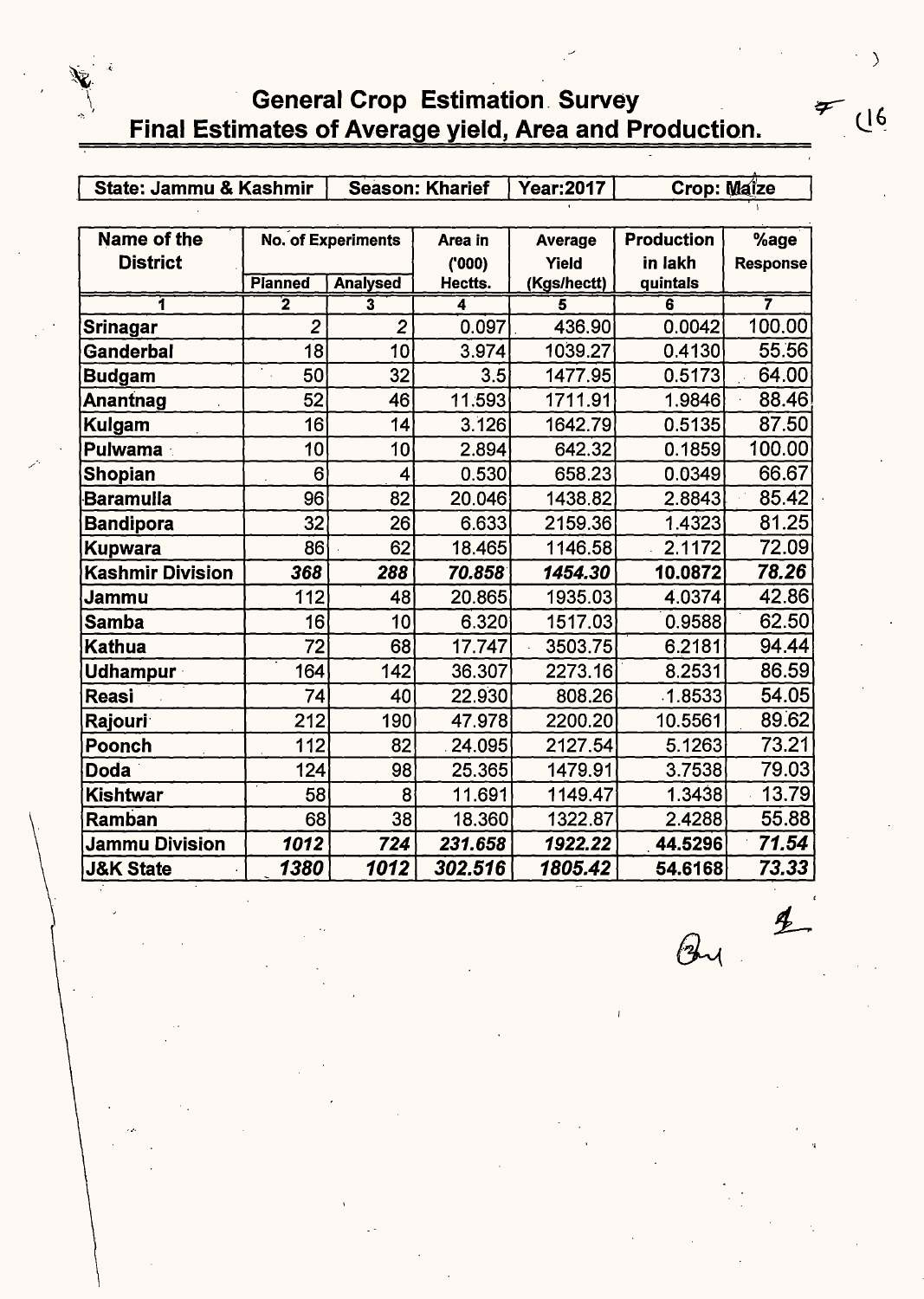|  | tatement showing Final Estimate of Crop Maize for Kharif 2017 (Tehsil Wise) |  |
|--|-----------------------------------------------------------------------------|--|
|  |                                                                             |  |

| Tehsil /<br>Ŷ.         | <b>No of Experiments</b> |                         | <b>Dried</b> | Statement showing Final Estimate of Crop waize for Knarn 2017 (Tensil Wise)<br>Av. Yield<br>Prod. In<br>Area In |             |            |
|------------------------|--------------------------|-------------------------|--------------|-----------------------------------------------------------------------------------------------------------------|-------------|------------|
| <b>District</b>        | <b>Planned</b>           | Analysed                | Yield        | Kgs/Hect.                                                                                                       | $(000$ Ha.) | Lakh qtls. |
| 1                      | $\overline{\mathbf{2}}$  | $\overline{\mathbf{3}}$ | 4            | 5                                                                                                               | 6           | 7          |
| Srinagar (N)*          | $\mathbf 0$              | 0                       | $0.00 -$     | 436.90                                                                                                          | 0.016       | 0.0007     |
| Srinagar (S)*          | 0                        | 0                       | 0.00         | 436.90                                                                                                          | 0.002       | 0.0001     |
| Eidgah*                | $\bf{0}$                 | 0                       | 0.00         | 436.90                                                                                                          | 0.019       | 0.0008     |
| Central/Shalteng*      | 0                        | $\overline{\mathbf{0}}$ | 0.00         | 436.90                                                                                                          | 0.022       | 0.0010     |
| Khanyar*               | $\mathbf 0$              | $\overline{0}$          | 0.00         | 436.90                                                                                                          | 0.002       | 0.0001     |
| Chanpora               | $\mathbf 0$              | O                       | 0.00         | 0.00                                                                                                            | 0.000       | 0.0000     |
| Pantha chowk           | $\overline{2}$           |                         | 873.80       | 436.90                                                                                                          | 0.036       | 0.0016     |
| <b>Dis.Srinagar</b>    | $\overline{\mathbf{2}}$  | $\frac{2}{2}$           |              | 436.90                                                                                                          | 0.097       | 0.0042     |
| Kangan                 | 10                       | $6\overline{6}$         | 6421.76      | 1070.29                                                                                                         | 2.069       | 0.2214     |
| Lar                    | $\overline{2}$           | $\overline{2}$          | 2214.40      | 1107.20                                                                                                         | 0.565       | 0.0626     |
| Ganderbal*             | $\overline{\mathbf{0}}$  | 0                       | 0.00         | 1039.27                                                                                                         | 0.206       | 0.0214     |
| Gund*                  | 4                        | 0                       | 0.00         | 1039.27                                                                                                         | 0.700       | 0.0727     |
| Tulmulla*              | 0                        | 0                       | 0.00         | 1039.27                                                                                                         | 0.106       | 0.0110     |
| Wakura                 | $\overline{2}$           | $\overline{2}$          | 1453.20      | 726.60                                                                                                          | 0.328       | 0.0238     |
| Dis.Ganderbal          | $\overline{18}$          | 10                      |              | 1039.27                                                                                                         | 3.974       | 0.4130     |
| Budgam <sup>*</sup>    | $\overline{2}$           | 0                       | 0.00         | 1477.95                                                                                                         | 0.062       | 0.0092     |
| Khansahib*             | $\overline{16}$          | 0                       | 0.00         | 1477.95                                                                                                         | 0.755       | 0.1116     |
| Beerwah                | 4                        | 4                       | 10927.51     | 2731.88                                                                                                         | 0.782       | 0.2136     |
| Khag                   | $\overline{10}$          | 10                      | 9024.18      | 902.42                                                                                                          | 1.739       | 0.1569     |
| Charisharief           | 4                        | 4                       | 2874.96      | 718.74                                                                                                          | 0.000       | 0.0000     |
| <b>Baghat Kanipora</b> | 0                        | o                       | 0.00         | 0.00                                                                                                            | 0.000       | 0.0000     |
| Chadoora               | 12                       | 12                      | 8371.99      | 697.67                                                                                                          | 0.000       | 0.0000     |
| Magam                  | $\mathbf{2}$             | $\overline{2}$          | 3247.64      | 1623.82                                                                                                         | 0.139       | 0.0226     |
| Narbal*                | $\mathbf 0$              | Ò                       | 0.00         | 1477.95                                                                                                         | 0.02        | 0.0034     |
| Dis.Budgam             | 50                       | 32                      |              | 1477.95                                                                                                         | 3.500       | 0.5173     |
| Anantnag*              | $\bf{0}$                 | Ó                       | 0.00         | 1711.91                                                                                                         | 0.023       | 0.0039     |
| Shangus                | 4                        | 4                       | 2185.17      | 546.29                                                                                                          | 0.928       | 0.0507     |
| Kokernag               | 10                       | 10                      | 24398.91     | 2439.89                                                                                                         | 2.140       | 0,5221     |
| Dooru                  | $\overline{\mathbf{4}}$  | 4                       | 10887.06     | 2721.77                                                                                                         | 0.886       | 0.2411     |
| Pahalgam               | 4                        | $\overline{2}$          | 5275.44      | 2637.72                                                                                                         | 1.120       | 0.2954     |
| Bijbehara*             | 4                        | 0                       | 0.00         | 1711.91                                                                                                         | 0.663       | 0.1135     |
| Srigufwara             | $\overline{2}$           | $\overline{2}$          | 2902.79      | 1451.39                                                                                                         | 0.415       | 0.0602     |
| Salar                  | 6                        | 6 <sup>1</sup>          | 9051.00      | 1508.50                                                                                                         | 0.796       | 0.1201     |
| Shabadh Bala           | 8                        | 8 <sup>1</sup>          | 6232.26      | 779.03                                                                                                          | 1.964       | 0.1530     |
| Mattan*                | 0                        | 0                       | 0.00         | 1711.91                                                                                                         | 0.341       | 0.0584     |
| Larnoo                 | 8                        | 8                       | 12632.61     | 1579.08                                                                                                         | 1.873       | 0.2958     |
| (Qazigund              | $\overline{2}$           | $\overline{2}$          | 3167.85      | 1583.93                                                                                                         | 0.444       | 0.0703     |
| <b>Dis.Anantnag</b>    | $\overline{52}$          | 46                      |              | 1711.91                                                                                                         | 11.593      | 1.9846     |

 $\mathscr{F}$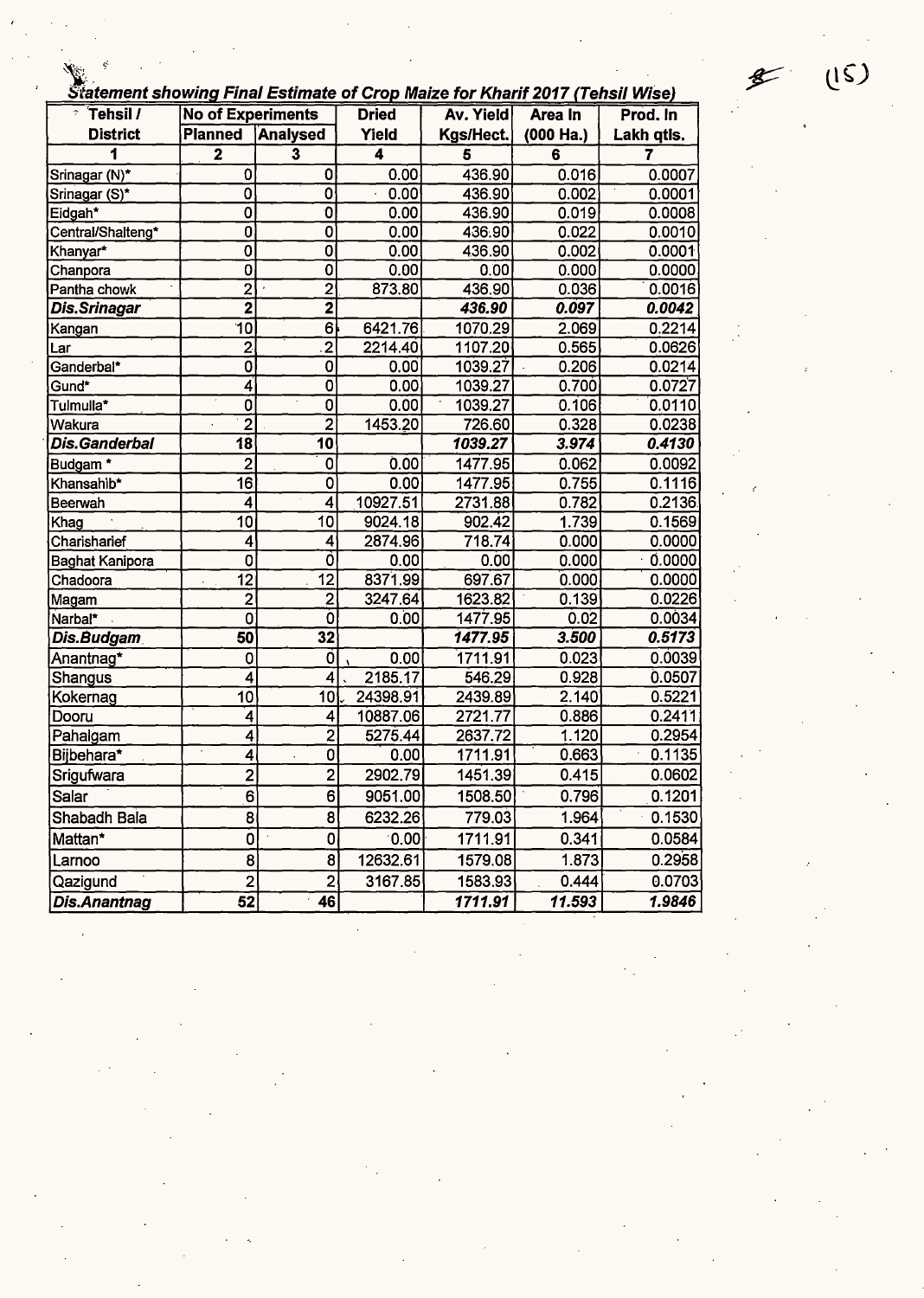| Kul <u>ğam</u>     | 0                       | $\cdot$<br>$\mathbf{0}$   | 0.00     | 0.00    | 0.000  | 0.0000   |
|--------------------|-------------------------|---------------------------|----------|---------|--------|----------|
| D.H.Pora           | 14                      | $\overline{12}$           | 15730.84 | 1310.90 | 2.757  | 0.3614   |
| Devsar             | $\overline{\mathbf{c}}$ | $\overline{2}$            | 8933.72  | 4466.86 | 0.324  | 0.1447   |
| Frisal*            | Ò                       | Ō                         | 0.00     | 1642.79 | 0.004  | 0.0007   |
| Pahoola*           | Ö                       | $\overline{\mathfrak{o}}$ | 0.00     | 1642.79 | 0.011  | 0.0018   |
| Yaripora           | 0                       | $\overline{\mathfrak{o}}$ | 0.00     | 0.00    | 0.000  | 0.0000   |
| Quimoh*            | 0                       | 0                         | 0.00     | 1642.79 | 0.030  | 0.0049   |
| Dis.Kulgam         | 16                      | $\overline{14}$           |          | 1642.79 | 3.126  | 0.5135   |
| Pulwama*           | $\bf{0}$                | 0                         | 0.00     | 642.32  | 0.054  | 0.0035   |
| Awantipora.<br>V,  | $\overline{2}$          | Ō                         | 0.00     | 0.00    | 0.000  | 0.0000   |
| Tral*              | $\overline{2}$          | $\overline{\mathfrak{o}}$ | 0.00     | 642.32  | 1.208  | 0.0776   |
| Pampore*           | Ò                       | $\overline{\mathbf{0}}$   | 0.00     | 642.32  | 0.279  | 0.0179   |
| Aripal             | 4                       | 4                         | 2569.28  | 642.32  | 0.946  | 0.0608   |
| Rajpora*           | $\overline{2}$          | $\overline{0}$            | 0.00     | 642.32  | 0.204  | 0.0131   |
| Kakapora*          | $\overline{0}$          | $\bar{\mathbf{0}}$        | 0.00     | 642.32  | 0.198  | 0.0127   |
| Shahoora*.         | $\overline{0}$          | 0                         | 0.00     | 642.32  | 0.005  | 0.0003   |
| Dis.Pulwama        | 10                      | 10<br>ч                   |          | 642.32  | 2.894  | 0.1859   |
| Shopian*           | 0                       | ō                         | 0.00     | 658.23  | 0.096  | 0.0063   |
| Kellar             | $\mathbf 4$             | 4                         | 2632.92  | 658.23  | 0.149  | 0.0098   |
| Keegam             | $\overline{2}$          | Ó                         | 0.00     | 0.00    | 0.000  | 0.0000   |
| Zainpora*          | $\overline{0}$          | $\overline{\mathbf{0}}$   | 0.00     | 658.23  | 0.200  | 0.0132   |
| Barbough*          | 0                       | $\overline{\mathbf{0}}$   | 0.00     | 658.23  | 0.020  | 0.0013   |
| chitragam*         | $\mathbf{0}$            | $\overline{\mathbf{0}}$   | 0.00     | 658.23  | 0.002  | 0.0001   |
| Herman*            | O                       | O                         | 0.00     | 658.23  | 0.063  | 0.0041   |
| <b>Dis.Shopian</b> | $\overline{\mathbf{6}}$ | $\overline{\bf{4}}$       |          | 658.23  | 0.530  | 0.0349   |
| Baramulla          | $\overline{20}$         | 20                        | 28921.14 | 1446.06 | 4.077  | 0.5896   |
| Tangmarg           | 6                       | 6                         | 2881.89  | 480.32  | 1.281  | 0.0615   |
| Sopore*            | $\mathbf 0$             | 0                         | 0.00     | 1438.82 | 0.202  | 0.0291   |
| Rafiabad           | $\overline{6}$          | $\overline{6}$            | 9469.98  | 1578.33 | 1.371  | 0.2164   |
| <b>Boniyar</b>     | $\overline{12}$         | $\overline{12}$           | 14818.41 | 1234.87 | 2.391  | 0.2953   |
| Uri                | 16                      | 16                        | 35330.31 | 2208.14 | 3.279  | 0.7241   |
| Pattan             | 12                      | $\overline{\mathbf{8}}$   | 16588.44 | 2073.56 | 2.122  | 0.4400   |
| Kreeri*            | 6                       | 0                         | 0.00     | 1438.82 | 1.181  | 0.1699   |
| Wagoora            | $\overline{\mathbf{8}}$ | $\overline{\mathbf{8}}$   | 3051.23  | 381.40  | 1.795  | 0.0685   |
| Kunzar*            | $\overline{0}$          | Ō                         | 0.00     | 1438.82 | 0.405  | 0.0583   |
| Kawarhama*         | $\overline{2}$          | $\overline{\mathbf{0}}$   | 0.00     | 1438.82 | 0.569  | 0.0819   |
| Dangerpora         | $\overline{2}$          | $\overline{2}$            | 1278.00  | 639.00  | 0.335  | 0.0214   |
| Khoie*             | $\overline{2}$          | 0                         | 0.00     | 1438.82 | 0.123  | 0.0177   |
| Dangiwacha         | $\overline{2}$          | $\overline{2}$            | 2530.44  | 1265.22 | 0.520  | (0.0658) |
| Watergam           | $\overline{2}$          | $\overline{2}$            | 1955.34  | 977.67  | 0.257  | 0.0251   |
| Zanigeer*          | $\overline{\mathbf{0}}$ | 0                         | 0.00     | 1438.82 | 0.138  | 0.0199   |
| Dis.Baramulla      | 96                      | 82                        |          | 1438.82 | 20.046 | 2.8843   |
| Bandipora          | 6                       | 6                         | 11547.90 | 1924.65 | 1.432  | 0.2756   |
| Gureze*            | 0                       | 0                         | 0.00     | 2159.36 | 0.043  | 0.0093   |
| Sonawari           | $6 \overline{6}$        | 4                         | 2918.14  | 729.53  | 1.078  | 0.0786   |
| Aloosa             | 4                       | 4                         | 7539.74  | 1884.94 | 0.800  | 0.1508   |
| Ajas*              | 4                       | 0                         | 0.00     | 2159,36 | 0.940  | 0.2030   |
| Hajjan             | 12                      | 12                        | 36666.11 | 3055.51 | 2.340  | 0.7150   |
| Tulail             | 0                       | $\mathbf 0$               | 0.00     | 0.00    | 0.000  | 0.0000   |
| Dis.Bandipora      | 32                      | 26                        |          | 2159.36 | 6.633  | 1.4323   |

 $\frac{1}{2}$ 

 $\ddot{\phantom{a}}$ 

*ff* **l\_!4)** 

 $\sum$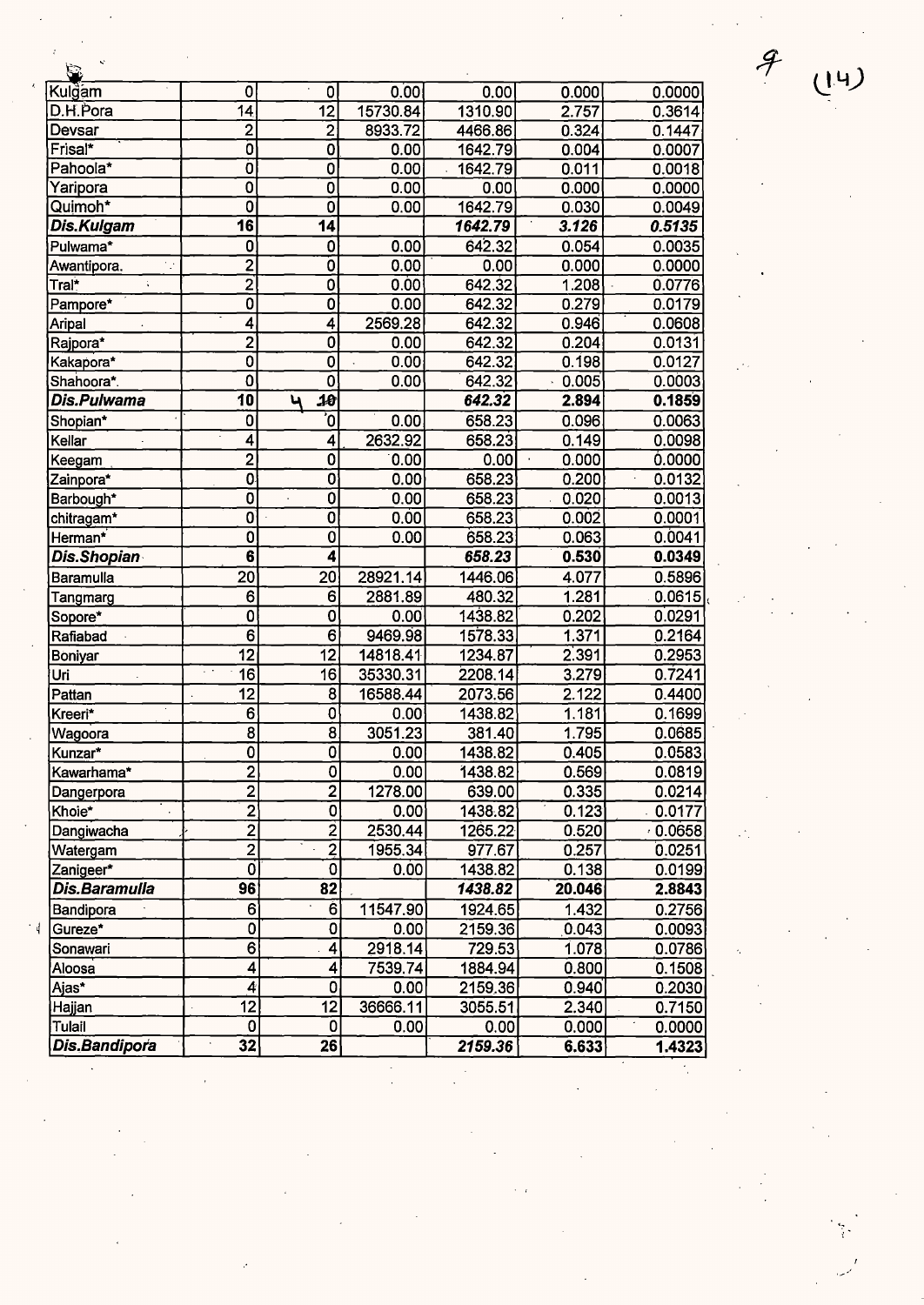$(13)$ 

jo

| ÷.                   |                |                          |          |         |         |         |
|----------------------|----------------|--------------------------|----------|---------|---------|---------|
| Kupwara              | 16             | 16                       | 7394.42  | 462.15  | 3.506   | 0.1620  |
| Handwara             | 12             | 12                       | 20014.06 | 1667.84 | 2.604   | 0.4343  |
| Karnah               | 8              | 8                        | 16332.80 | 2041.60 | 1.682   | 0.3434  |
| Keran*               | $\overline{2}$ | 0                        | 0.00     | 1146.58 | 0.251   | 0.0288  |
| Kralpora             | 10             | ×.<br>$\mathbf{r}$<br>10 | 14150.84 | 1415.08 | 2.168   | 0.3068  |
| Trehgam*             | 2              | $\bf{0}$                 | 0.00     | 1146.58 | 0.597   | 0.0685  |
| Drugmulla*           | $\overline{2}$ | 0                        | 0.00     | 1146.58 | 0.580   | 0.0665  |
| Ramhal               | $\overline{2}$ | $\mathbf{2}$             | 2488.20  | 1244.10 | 0.099   | 0.0123  |
| Vailgam*             | $\overline{2}$ | 0                        | 0.00     | 1146.58 | 0.825   | 0.0946  |
| Machil               | $\overline{2}$ | $\overline{2}$           | 1977.80  | 988.90  | 0.514   | 0.0508  |
| Qaziabad             | 4              | 4                        | 3611.08  | 902.77  | 0.937   | 0.0846  |
| _angate*             | 6              | 0                        | 0.00     | 1146.58 | 1.177   | 0.1350  |
| Zachaldar*           | 8              | 0                        | 0.00     | 1146.58 | 1.314   | 0.1507  |
| Lolab/Sogam          | 6              | 4                        | 3190.00  | 797.50  | 1.179   | 0.0940  |
| lalpora              | 4              | 4                        | 3292.08  | 823.02  | 1.032   | 0.0849  |
| <b>Dis.Kupwara</b>   | 86             | 62                       |          | 1146.58 | 18.465  | 2.1172  |
| Kashmir Div.         | 368            | 288                      |          | 1423.58 | 70.858  | 10.0872 |
| <b>J&amp;K State</b> | 1380           | 1012                     |          | 1805.42 | 302.516 | 54.6168 |

 $\mathcal{F}_{\mathcal{F}}$ 

\* **District average yield adopted**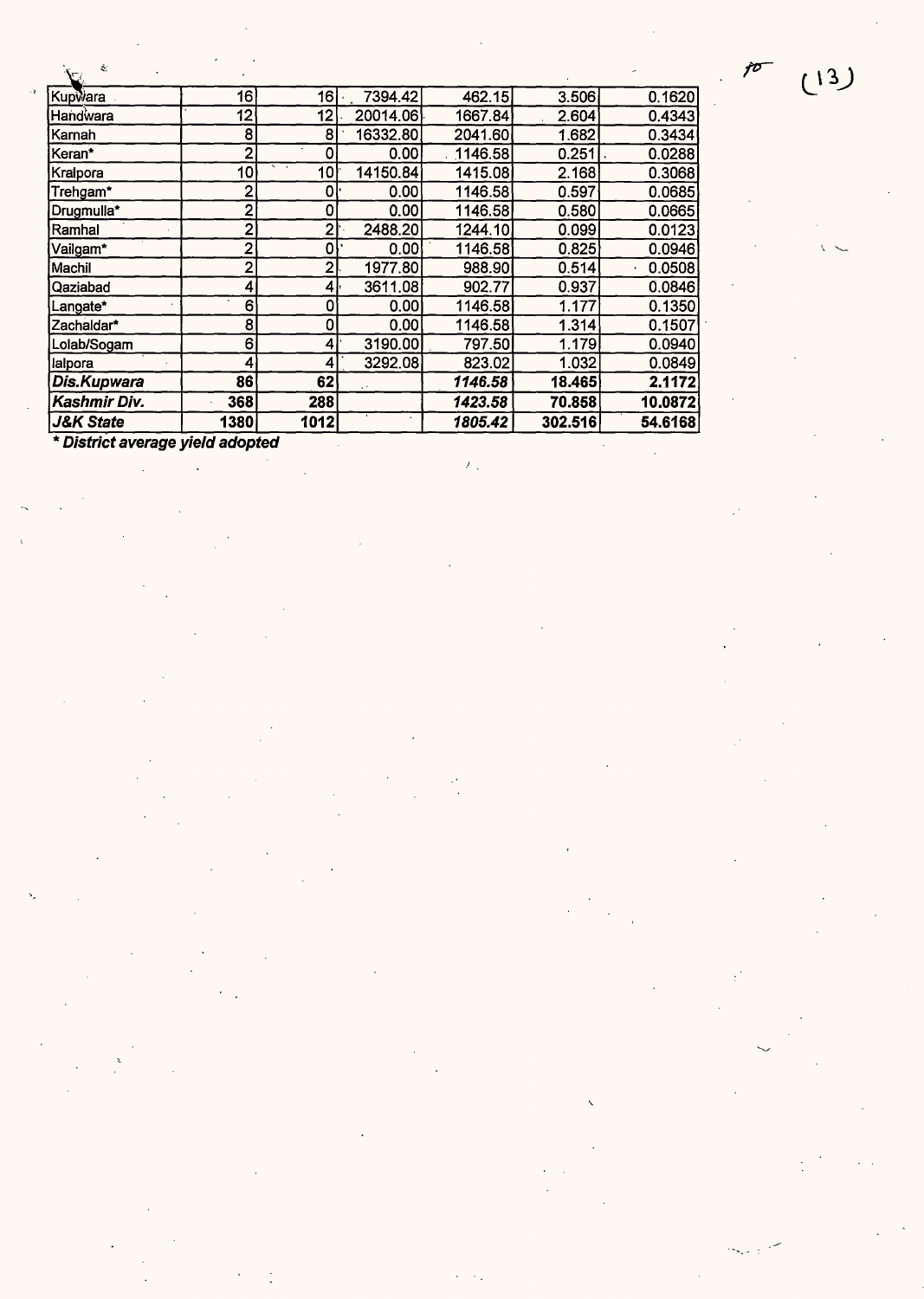' **Statement showing Final Estimate of Crop Maize for Kharif 2017 (Tehsil Wise)** 

| olatement showing r mar Loumate or Grop marke for Kharn Lorr (Tensh Mise)<br>Tehsil /<br><b>No of Experiments</b> |                         | <b>Dried</b>              | Av. Yield             | Area In            | Prod. In  |                     |
|-------------------------------------------------------------------------------------------------------------------|-------------------------|---------------------------|-----------------------|--------------------|-----------|---------------------|
| <b>District</b>                                                                                                   | <b>Planned</b>          | <b>Analysed</b>           | Yield                 | Kgs/Hect.          | (000 Ha.) | Lakh qtls.          |
| 1                                                                                                                 | $\overline{\mathbf{2}}$ | $\overline{\mathbf{3}}$   | 4                     | 5                  | 6         | $\overline{7}$      |
| Bishnah*                                                                                                          | $\overline{\mathbf{c}}$ | 0                         | 0.00                  | 1935.03            | 0.774     | 0.1498              |
| jammu North                                                                                                       | 4                       | 4                         | 6894.03               | 1723.51            | 0.630     | 0.1086              |
| Jaurian                                                                                                           | 8                       | 8                         | 22230.50              | 2778.81            | 1.723     | 0.4788              |
|                                                                                                                   | $\overline{2}$          | 0                         | 0.00                  | 1935.03            | 0.807     |                     |
| Pargwal*<br>Marh*                                                                                                 | 10                      | 0                         | 0.00                  | 1935.03            | 0.543     | 0.1562<br>0.1051    |
| Khour                                                                                                             | 8                       | $\overline{8}$            | 7343.78               | 917.97             | 1.941     | 0.1782              |
| Jammu                                                                                                             | $\overline{2}$          | 0                         | 0.00                  | 0.00               | 0.000     | 0.0000              |
| R.S Pora*                                                                                                         | $\overline{2}$          | $\mathbf 0$               | 0.00                  | 1935.03            | 0.464     | 0.0898              |
| Bahu <sup>*</sup>                                                                                                 | $\overline{2}$          | $\overline{0}$            | 0.00                  | 1935.03            | 0.582     | 0.1126              |
| Maira Mandarain                                                                                                   | $\overline{8}$          | $\overline{8}$            | 4317.60               | 539.70             | 1.415     | 0.0764              |
| Choki Chaura *                                                                                                    | $\overline{6}$          | O                         | 0.00                  | 1935.03            | 1.387     | 0.2684              |
| Jammu South*                                                                                                      | 18                      | 0                         | 0.00                  | 1935.03            | 0.438     | 0.0848              |
| Akhnoor                                                                                                           | 10                      | 10 <sup>1</sup>           | 12464.50<br>۰,        | 1246.45            | 2.128     | 0.2652              |
| Nagrota                                                                                                           | 6                       | 6.                        | 14353.45              | 2392.24            | 1.420     | 0.3397              |
| Suchitgarh*                                                                                                       | $\overline{2}$          | 0                         | 0.00                  | 1935.03            | 0.752     | 0.1455              |
| Khara Bani*                                                                                                       | $\overline{2}$<br>ä,    | 0                         | 0.00                  | 1935.03            | 0.343     | 0.0664              |
| Bhaiwal *                                                                                                         | $\overline{2}$          | 0                         | 0.00                  | 1935.03            | 0.836     | 0.1618              |
| Mandal*                                                                                                           | 4                       | 0                         | 0.00                  | 1935.03            | 1.288     | 0.2492              |
| Arnia*                                                                                                            | 4                       | 0                         | 0.00                  | 1935.03            | 1.930     | 0.3735              |
| Jammu West*                                                                                                       | $\overline{2}$          | $\overline{0}$            | 0.00                  | 1935.03            | 0.458     | 0.0886              |
| Dansal                                                                                                            | $\overline{8}$          | 4                         | 21433.80              | 5358.45            | 1.006     | 0.5391              |
| Dis.Jammu                                                                                                         | $\overline{112}$        | 48                        |                       | 1935.03            | 20.865    | 4.0374              |
| Samba                                                                                                             | 6                       | $6^{\circ}$               | 6585.60               | 1097.60            | 1.142     | 0.1253              |
|                                                                                                                   | $\overline{2}$          | $\overline{2}$            | 1872.78               | 936.39             | 0.495     | 0.0464              |
| Vijaypur<br>Ramgarh*                                                                                              | 0                       | 0                         | 0.00                  | 1517.03            | 0.120     | 0.0182              |
| Bribrahmina*                                                                                                      | $\overline{6}$          | $\mathbf 0$               | 0.00                  | 1517.03            | 2.812     | 0.4266              |
| Ghagwal                                                                                                           | $\overline{2}$          | $\overline{2}$            | 3951.36               | 1975.68            | 1.671     | 0.3301              |
| Rajpura*                                                                                                          | $\overline{0}$          | 0                         | 0.00                  | 1517.03            | 0.080     | 0.0121              |
| Dis.Samba                                                                                                         | 16                      | 10                        |                       | 1517.03            | 6.320     | 0.9588              |
| Kathua                                                                                                            | 6                       | 6 <sup>′</sup>            | 22926.63              | 3821.11            | 4.017     | 1.5349              |
| Basholi                                                                                                           | 8                       | 8                         | 13660.98              | 1707.62            | 1.637     | $\overline{0.2795}$ |
| Billawar                                                                                                          | $\overline{12}$         | 10 <sub>l</sub>           | 36841.83              | 3684.18            | 2.453     | 0.9037              |
| Bani                                                                                                              | 16                      | 16                        | 76928.31              | 4808.02            | 3.334     | 1.6030              |
| Hiranagar                                                                                                         | $\overline{2}$          | ا 2                       | 3465.42               | 1732.71            | 0.557     | 0.0965              |
| Marheen                                                                                                           | $\overline{2}$          | $\overline{2}$            | 2736.21               | 1368.11            | 0.361     | 0.0494              |
| Dingaamb                                                                                                          | 4                       | $\vert 4 \vert$           | 6275.22               | 1568.81            | 0.738     | 0.1158              |
| Mahanpur                                                                                                          | 4                       | 4                         | 8536.44               | 2134.11            | 0.781     | 0.1667              |
| Nagri                                                                                                             | 0                       | $\mathsf{o}$              | 0.00                  | 0.00               | 0.000     | 0.0000              |
| Ramkote                                                                                                           | 6                       | $\vert 4 \vert$           | 17380.62              | 4345.16            | 1.347     | 0.5853              |
| Lohimalhar                                                                                                        | 12                      | 12                        | 42026.58              | 3502.22            | 2.522     | 0.8833              |
| Dis.Kathua                                                                                                        | 72                      | 68                        |                       | 3503.75            | 17.747    | 6.2181              |
|                                                                                                                   | 42                      | 42                        | 60506.62              | 1440.63            | 8.608     | 1.2401              |
| Udhampur                                                                                                          | 42                      | 42                        |                       |                    | 8.533     | 2.4515              |
| Ramnagar                                                                                                          | 24                      | 24                        | 120665.55<br>54162.34 | 2872.99<br>2256.76 | 5.640     | 1.2728              |
| Chenani                                                                                                           | 16                      | 16                        | 33380.50              | 2086.28            | 4.660     | 0.9722              |
| Majalta.                                                                                                          |                         | 0                         |                       | 2273.16            | 3.354     | 0.7624              |
| Panchari*                                                                                                         | 14<br>8                 | 8                         | 0.00<br>24880.04      |                    | 1.852     | 0.5760              |
| Moungri                                                                                                           | 8                       | $\overline{\mathfrak{d}}$ |                       | 3110.01<br>2273.16 | 1.588     |                     |
| Basantgarh *                                                                                                      |                         | 10                        | 0.00<br>29784.66      | 2978.47            | 2.072     | 0.3610              |
| Latti                                                                                                             | 10 <sub>1</sub>         |                           |                       |                    |           | 0.6171              |
| Dis.Udhampur                                                                                                      | 164                     | 142                       |                       | 2273.16            | 36.307    | 8.2531              |

 $(12)$ 

*(* \ I  $\sqrt{ }$ 

*H-*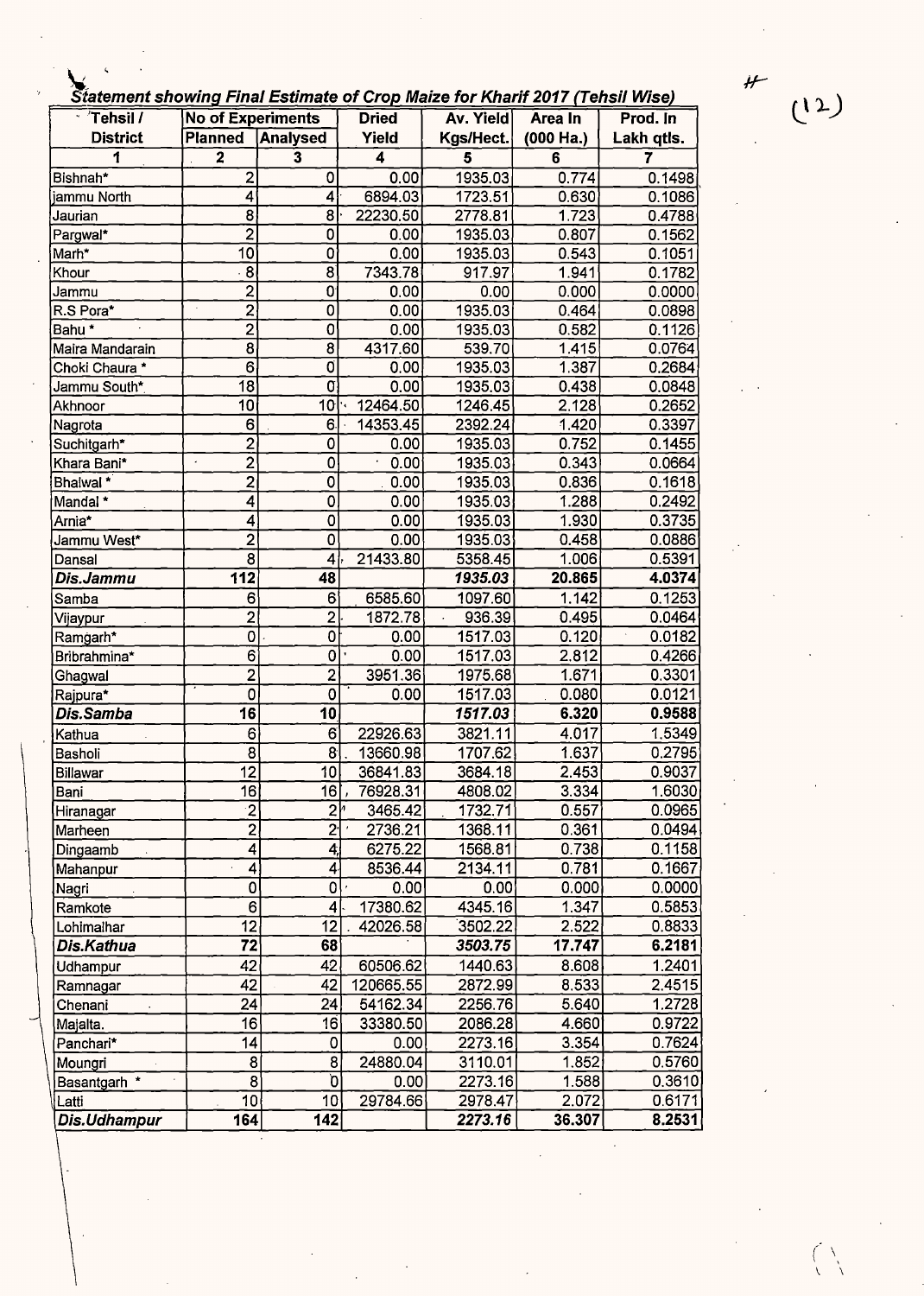| Reasi,             | 10               | 10                   | 2968.35  | 296.84  | 2.858  | 0.0848  |
|--------------------|------------------|----------------------|----------|---------|--------|---------|
| Katrà              | 8                | 8                    | 7832.08  | 979.01  | 1.993  | 0.1951  |
| Pouni *            | 10               | 0                    | 0.00     | 808.26  | 2.647  | 0.2139  |
| Bhomag             | 6                | 6                    | 10241.45 | 1706.91 | 1.364  | 0.2328  |
| Thakrakote*        | $\overline{8}$   | 0                    | 0.00     | 808.26  | 2.370  | 0.1916  |
| Arnas              | 4                | 4                    | 2672.80  | 668.20  | 1.266  | 0.0846  |
| Thuroo*            | 10               | O                    | 0.00     | 808.26  | 2.579  | 0.2085  |
| Mahore (G G Garh)* | 6                | 0                    | 0.00     | 808.26  | 4.399  | 0.3556  |
| Chassana           | 12               | 12                   | 9952.33  | 829.36  | 3.454  | 0.2865  |
| Dis.Reasi          | 74               | 40                   |          | 808.26  | 22.930 | 1.8533  |
| Rajouri            | 36               | 36                   | 91789.67 | 2549.71 | 8.074  | 2.0586  |
| Manjakote          | 10               | 26                   | 33689.95 | 1295.77 | 4.149  | 0.5376  |
| Thanamandi         | 20               | 20                   | 25582.21 | 1279.11 | 4.082  | 0.5221  |
| Darhal             | 10               | 10 <sub>1</sub>      | 28451.55 | 2845.16 | 1.776  | 0.5053  |
| Kotranka           | $\overline{32}$  | 26                   | 33689.95 | 1295.77 | 6.764  | 0.8765  |
| Khawas             | 12               | 12                   | 21084.70 | 1757.06 | 2.535  | 0.4454  |
| Kalakote           | 18               | 18                   | 53109.56 | 2950.53 | 3.932  | 1.1601  |
| Nowshera*          | 26               | 0                    | 0.00     | 2200.20 | 6.226  | 1.3698  |
| Qila Darhal        | $\bf{8}$         | 6                    | 20368.00 | 3394.67 | 2.035  | 0.6908  |
| Beri Pattan        | 12               | 12                   | 28413.36 | 2367.78 | 2.335  | 0.5529  |
| Siot*              | 4                | $\cdot$ 0            | 0.00     | 2200.20 | 1.076  | 0.2367  |
| Sunderbani         | 16               | 16                   | 57603.25 | 3600.20 | 3.290  | 1.1845  |
| Taryatth           | $\mathbf{8}$     | 8                    | 19515.09 | 2439.39 | 1.704  | 0.4157  |
| Laroka             | Ó                | $\mathbf 0$          | 0.00     | 0.00    | 0.000  | 0.0000  |
| Dis.Rajouri        | 212              | 190                  |          | 2200.20 | 47.978 | 10.5561 |
| Haveli*            | $28^{\circ}$     | 0                    | 0.00     | 2127.54 | 6.276  | 1.3352  |
| Surankote          | 26               | 26                   | 29642.25 | 1140.09 | 5.409  | 0.6167  |
| Mendher            | 26               | 26                   | 76970.73 | 2960.41 | 5.405  | 1.6001  |
| Mandi              | 16               | 16                   | 52323.37 | 3270.21 | 3.386  | 1.1073  |
| <b>Balakote</b>    | 6                | 6                    | 10743.32 | 1790.55 | 1.329  | 0.2380  |
| Mankote            | 10               | 8                    | 8000.88  | 1000.11 | 2.290  | 0.2290  |
| <b>Dis.Poonch</b>  | 112              | 82                   |          | 2127.54 | 24.095 | 5.1263  |
| Doda               | 22               | 20                   | 32597.44 | 1629.87 | 4.176  | 0.6806  |
| Bhaderwah          | 12               | 12                   | 22360.00 | 1863.33 | 2.626  | 0.4893  |
| <b>Bhalla</b>      | 8                | 8                    | 13209.60 | 1651.20 | 1.629  | 0.2690  |
| Mohalla            | $\boldsymbol{4}$ | $\overline{2}$       | 1444.80  | 722.40  | 0.896  | 0.0647  |
| Gundna*            | $\overline{6}$   | 0                    | 0.00     | 1479.91 | 1.234  | 0.1826  |
| Bharath Bagla      | 6                | $\overline{2}$       | 2752.00  | 1376.00 | 0.814  | 0.1120  |
| Bhagwah*           | $6 \mid$         | 0                    | 0.00     | 1479.91 | 0.701  | 0.1037  |
| Marmat             | 6                | 6                    | 8613.76  | 1435.63 | 1.698  | 0.2438  |
| Kashtigarh         | 10               | 6                    | 6088.80  | 1014.80 | 1.793  | 0.1820  |
| Assar              | $\overline{8}$   | 8                    | 7182.72  | 897.84  | 1.350  | 0.1212  |
| Gandoh Bhaleesa.   | 12               | 10                   | 18369.60 | 1836.96 | 3.985  | 0.7320  |
| Chilly Pingla      | 6                | $6\overline{6}$      | 10622.72 | 1770.45 | 0.720  | 0.1275  |
| Kahara             | 6                | $\overline{6}$       | 7196.48  | 1199.41 | 1.283  | 0.1539  |
| Phigsoo            | $\overline{2}$   | $\overline{2}$       | 2297.92  | 1148.96 | 0.413  | 0.0475  |
| Chiralla           | $\overline{4}$   | $\overline{\hat{4}}$ | 4485.76  | 1121.44 | 0.972  | 0.1090  |
| Thathri            | 6                | 6 <sup>1</sup>       | 7534.98  | 1255.83 | 1.075  | 0.1350  |
| Dis.Doda           | 124              | 98                   |          | 1479.91 | 25.365 | 3.7538  |

 $\overline{P}$  $\epsilon$  (II)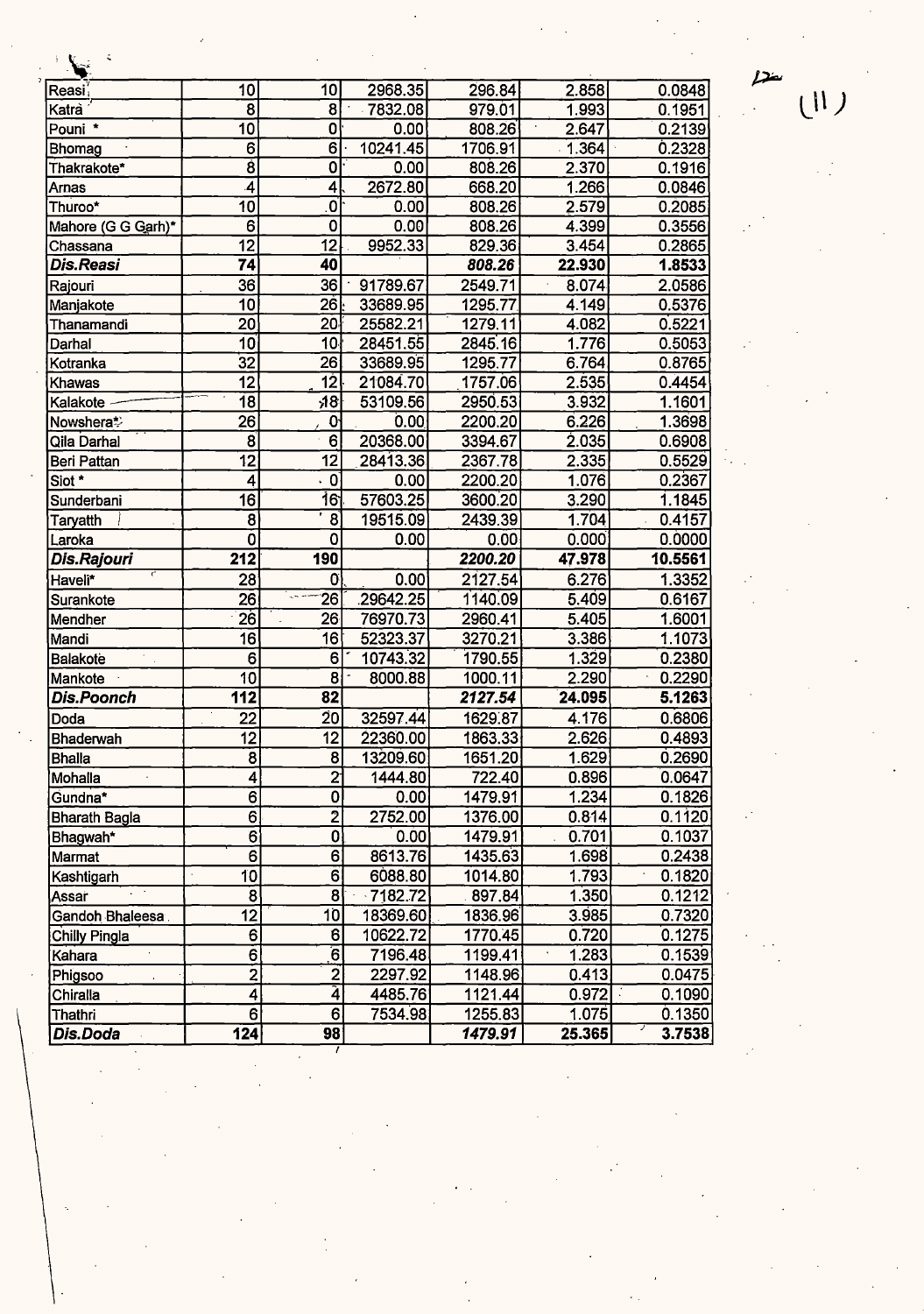| Banihal*       | 8    | 0                   | 0.00         | 1322.87 | 2.552   | 0.3376  |
|----------------|------|---------------------|--------------|---------|---------|---------|
| Rambán         | 22   | 20                  | 18715.71     | 935.79  | 5.674   | 0.5310  |
| Khari*         | 6    | 0                   | 0.00         | 1322.87 | 1.426   | 0.1886  |
| Pogalparistan* | 8    | 0                   | 0.00         | 1322.87 | 2.341   | 0.3097  |
| Batote         | 6    | 6                   | 18104.82     | 3017.47 | 1.520   | 0.4587  |
| Rajgarh *      | 6    | 0                   | $\cdot$ 0.00 | 1322.87 | 1.722   | 0.2278  |
| Gool           | 12   | 12                  | 14417.45     | 1201.45 | 3.125   | 0.3755  |
| Dis.Rambon     | 68   | 38                  |              | 1322.87 | 18.360  | 2.4288  |
| Kishtwar*      | 16   | 0                   | 0.00         | 1149.47 | 2.588   | 0.2975  |
| Padder(Attoli) | 2    | ا2                  | 3212.50      | 1606.25 | 0.517   | 0.0830  |
| Chatroo        | 6    | 6                   | 5551.20      | 925.20  | 1.053   | 0.0974  |
| lMarwah*       | 4    | 0                   | 0.00         | 1149.47 | 0.956   | 0.1099  |
| Mughal Maidan* | 10   | 0                   | 0.00         | 1149.47 | 2.125   | 0.2443  |
| Nagseni*       | 4    | 0                   | 0.00         | 1149.47 | 0.790   | 0.0908  |
| Machail*       | 0    | 0                   | 0.00         | 1149.47 | 0.026   | 0.0030  |
| Bounjwah*      |      | 0                   | 0.00         | 1149.47 | 0.989   | 0.1137  |
| Drabshalla*    | 8    | 0                   | 0.00         | 1149.47 | 1.689   | 0.1941  |
| Dachan *       |      | 0                   | 0.00         | 1149.47 | 0.576   | 0.0662  |
| Warwan*        | 2    | 0                   | 0.00         | 1149.47 | 0.382   | 0.0439  |
| Dis.Kishtwar   | 58   | $\ddot{\mathbf{g}}$ |              | 1149.47 | 11.691  | 1.3438  |
| Jammu Div.     | 1012 | 724                 |              | 1922.22 | 231.658 | 44.5296 |

 $\mathbf{v}$ 

 $\frac{13}{10}$ 

\* **District average yield adopted** ·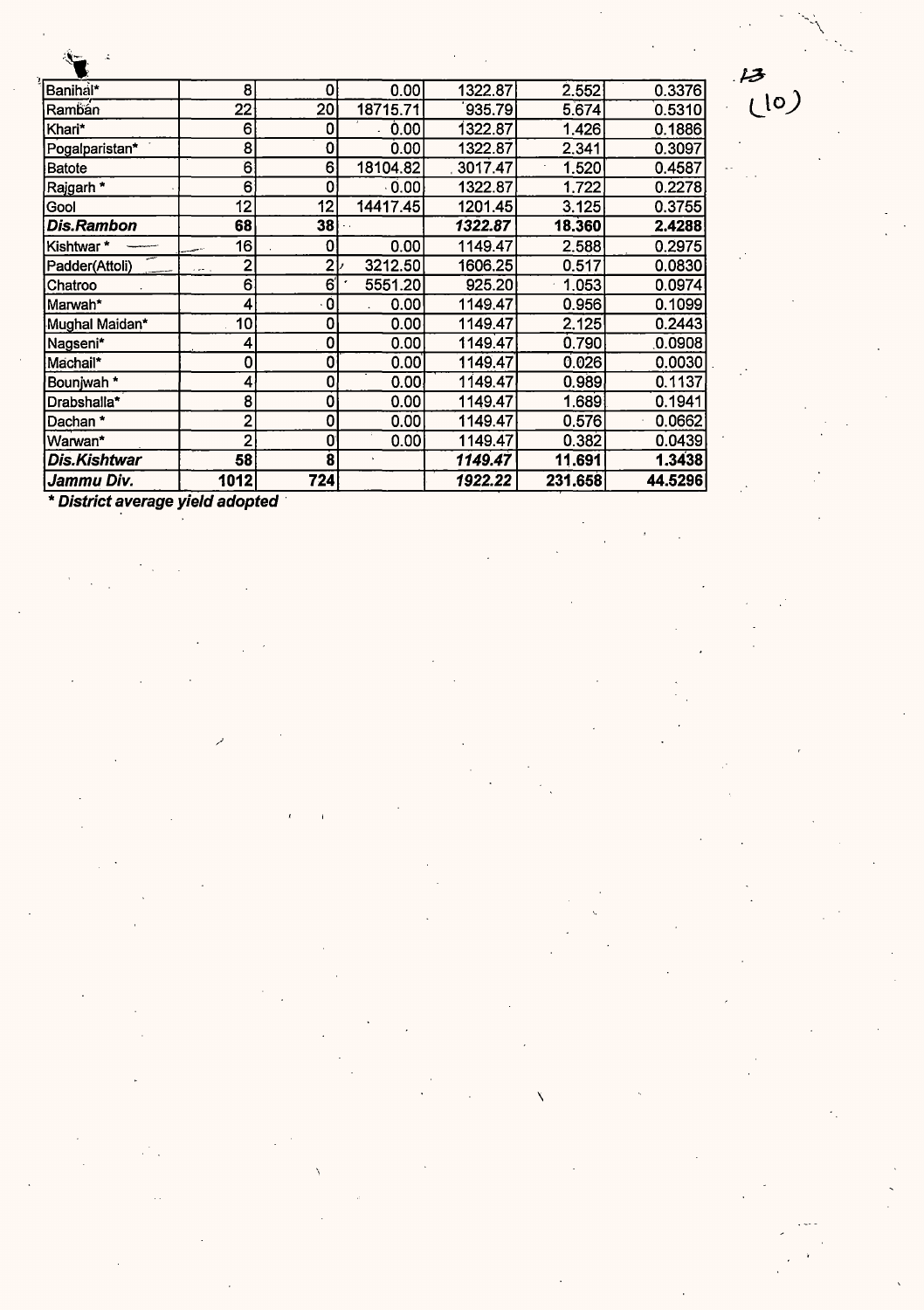# **General Crop Estimation Survey** \_ Final Estimates of Average yield, Area and Production.

I **State: Jammu** & **Kashmir Season: Kharief Year 2017 Crop: Potato** 

 $\mu_{f}$ 

L9J

| Name of the          |                | <b>No. of Experiments</b> | <b>Area</b>                 | <b>Average</b>  | <b>Production</b> | %age            |
|----------------------|----------------|---------------------------|-----------------------------|-----------------|-------------------|-----------------|
| <b>District</b>      |                |                           | in                          | <b>Yield in</b> | in                | <b>Response</b> |
|                      | <b>Planned</b> | Analysed                  | Hectts.                     | (Kgs/hectt)     | quintals          |                 |
| <b>Srinagar</b>      | 18             | 0                         | 90                          | 12147.50        | 10933             | 0.00            |
| Ganderbal**          | 16             | 0                         | 79                          | 12147.50        | 9597              | 0.00            |
| <b>Budgam</b>        | 6              | 4                         | 43                          | 5412.04         | 2327              | 0.00            |
| Anantnag**           | 14             | $\overline{2}$            | 31                          | 47803.86        | 14819             | 14.29           |
| <b>Kulgam</b>        | 12             | 6                         | 208                         | 7831.36         | 16289             | 0.00            |
| <b>Pulwama</b>       | $\mathbf 0$    | $\mathbf 0$               | 0                           | 0.00            | 0                 | 0.00            |
| Shopian**            | 60             | 4                         | 291                         | 13641.30        | 39696             | 6.67            |
| Baramulla**          | 0              | $\mathbf 0$               |                             | 12147.50        | 121               | 0.00            |
| <b>Bandipora</b>     | 78             | 22                        | 347                         | 11227.56        | 38960             | 28.21           |
| Kupwara**            | 36             | 14                        | 61                          | 11599.34        | 7076              | 38.89           |
| Kashmir Div.         | 240            | 52                        | 1151                        | 12147.50        | 139818            | 21.67           |
| Jammu**              | 34             | 0                         | 333                         | 8685.59         | 28923             | 0.00            |
| <b>Samba</b>         | 0              | 0                         | 0                           | 0.00            | 0                 | 0.00            |
| Kathua**             | 14             | 14                        | 108<br>$\ddot{\phantom{0}}$ | 4274.58         | 4617              | 0.00            |
| <b>Udhampur</b>      | 26             | 18                        | 141                         | 12311.51        | 17359             | 69.23           |
| <b>Reasi</b>         | 0              | $\mathbf 0$               | 0                           | 0.00            | 0                 | 0.00            |
| Rajouri              | 0              | 0                         | 0                           | 0.00            | 0                 | 0.00            |
| Poonch**             | 4              | $\overline{2}$            | 36                          | 9647.76         | 3473              | 0.00            |
| Kashtwar**           | 6              | 4                         | 53                          | 7374.21         | 3908              | 0.00            |
| Ramban               | 0              | 0                         | 0                           | 0.00            | 0                 | 0.00            |
| Doda**               | $\mathbf 0$    | $\bf{0}$                  | 53                          | 8685.59         | 4603              | 0.00            |
| Jammu Div.           | 84             | 38                        | 724                         | 8685.59         | 62884             | 45.24           |
| <b>J&amp;K State</b> | 324            | 90                        | 1875                        | 10810.74        | 202701            | 27.78           |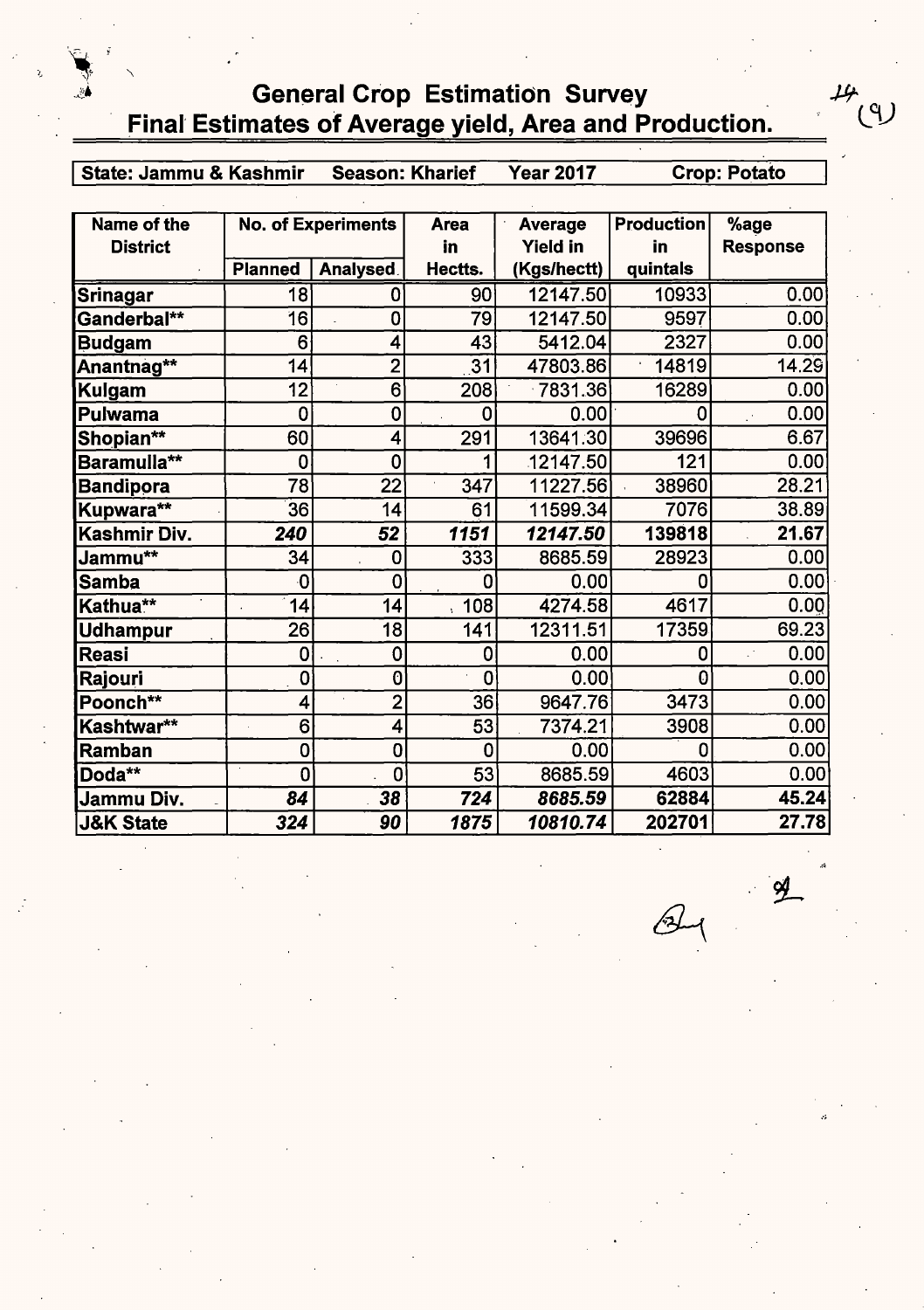## Statement Showing the Final Estimate of Crop Potato for Kharief-2017

| 疆<br>Tehsil /          |                           | <b>No.of Experiments.</b>            |                         | <b>Dried Yield</b> | <b>Av.Yield in</b> | Area in                 | Prod. in       | سكيله          |
|------------------------|---------------------------|--------------------------------------|-------------------------|--------------------|--------------------|-------------------------|----------------|----------------|
| <b>District</b>        | <b>Planned</b>            | <b>Analysed</b>                      | <b>Wet Yield</b>        | (in Kgs)           | (Kgs/hectts.)      | (Hectts.)               | (Qtls.)        | 8 <sub>l</sub> |
|                        | $\overline{2}$            | 3                                    | 4                       | $5\phantom{1}$     | 6                  | 7                       | 8              |                |
| Srinagar(N)**          | 6                         | 0                                    | 0                       | 0.00               | 12147.50           | 28                      | 3401           |                |
| Srinagar(S)**          | 0                         | 0                                    | Ó                       | 0.00               | 12147.50           | 1                       | 121            |                |
| Eidgah**               | 8                         | 0                                    | O                       | 0.00               | 12147.50           | 40                      | 4859           |                |
| Central/Shalteng       | 0                         | 0                                    | Ó                       | 0.00               | 0.00               | 0                       |                |                |
| Khanyar                | ō                         | Ō                                    | 0                       | 0.00               | 0.00               | $\mathbf 0$             |                |                |
| Chanpora <sup>**</sup> | 4                         | $\mathbf 0$                          | 0                       | 0.00               | 12147.50           | 18                      | 2187           |                |
| Pantha chowk**         | $\overline{0}$            | $\mathbf 0$                          | Ō                       | 0.00               | 12147.50           | 3                       | 364            |                |
| Dis.Srinagar**         | $\overline{18}$           | $\overline{\boldsymbol{\mathit{o}}}$ |                         |                    | 12147.50           | 90                      | 10933          |                |
| Kangan                 | 0                         | O                                    | 0                       | 0.00               | 0.00               | 0.                      |                |                |
| Lar                    | 0                         | 0                                    | $\overline{0}$          | 0.00               | 0.00               | 0                       | 0              |                |
| Ganderbal              | $\overline{0}$            | Ò                                    | 0                       | 0.00               | 0.00               | 0                       |                |                |
| Gund**                 | $\overline{16}$           | 0                                    | $\overline{\mathbf{0}}$ | 0.00               | 12147.50           | 79                      | 9597           |                |
| Tulmulla               | 0                         | Ò                                    | $\overline{\mathbf{0}}$ | 0.00               | 0.00               | 0                       |                |                |
| Wakura                 | 0                         | Ò                                    | $\overline{\mathbf{0}}$ | 0.00               | 0.00               | 0                       |                |                |
| Dis.Ganderbal**        | $\overline{\bf 16}$       | $\boldsymbol{o}$                     |                         |                    | 12147.50           | 79                      | 9597           |                |
| Budgam <sup>*</sup>    | $\mathbf 0$               | 0                                    | 0                       | 0.00               | 5412.04            | 23                      | 1245           |                |
| Khansahib              | Ò                         | 0                                    | 0                       | 0.00               | 0.00               | 0                       | Ω              |                |
| Beerwah                | 0                         | 0                                    | 0                       | 0.00               | 0.00               | 0                       |                |                |
| Khag                   | Ó.                        | 0                                    | $\overline{0}$          | 0.00               | 0.00               | 0                       |                |                |
| Charisharief           | 4                         | 4                                    | 54750                   | 21648.15           | 5412.04            | 20                      | 1082           |                |
| Baghat Kanipora        | $\overline{2}$            | 0                                    | 0                       | 0.00               | 0.00               | $\overline{0}$          |                |                |
| Chadoora               | Ó                         | 0                                    | 0                       | 0.00               | 0.00               | Ò                       |                |                |
| Magam                  | 0                         | 0                                    | $\epsilon$<br>0         | 0.00               | 0.00               | $\mathbf 0$             |                |                |
| Narbal                 | 0                         | 0                                    | ō                       | 0.00               | 0.00               | 0                       |                |                |
| Dis.Budgam             | 6 <sup>2</sup>            | 4                                    |                         |                    | 5412.04            | 43                      | 2327           |                |
| Anantnag               | 0                         | 0                                    | 0                       | 0.00               | 0.00               | Ò                       | 0              |                |
| Shangus                | $\mathbf 0$               | $\mathbf 0$                          | 0                       | 0.00               | 0.00               | 0                       | 0              |                |
| Kokernag               | $\mathbf 0$               | $\mathbf 0$                          | 0                       | 0.00               | 0.00               | 0                       | 0              |                |
| Dooru                  | $\overline{8}$            | Ő                                    | 0                       | 0.00               | 0.00               | $\overline{\mathbf{0}}$ |                |                |
| Pahalgam               | $\overline{\mathfrak{o}}$ | $\mathbf 0$                          | $\overline{\mathbf{0}}$ | 0.00               | 0.00               | $\overline{0}$          | 0              |                |
| Bijbehara              | $\overline{2}$            | 0                                    | 0                       | 0.00               | 0.00               | 0                       | 0              |                |
| Srigufwara             | $\overline{2}$            | 0                                    | 0                       | 0.00               | 0.00               | 0                       | 0              |                |
| Salar                  | $\overline{2}$            | $2\vert$                             | 241800                  | 95607.72           | 47803.86           | 21                      | 10039          |                |
| Shabadh Bala*          | 0                         | 0                                    | $\Omega$                | 0.00               | 47803.86           | 10 <sub>1</sub>         | 4780           |                |
| Mattan                 | $\overline{\mathbf{0}}$   | $\mathbf{0}$                         | 0                       | 0.00               | 0.00               | 0                       | 0              |                |
| Larnoo                 | $\overline{0}$            | $\overline{0}$                       | $\overline{0}$          | 0.00               | 0.00               | 0                       | $\overline{0}$ |                |
| Qazigund               | 0                         | 0                                    | 0                       | 0.00               | 0.00               | $\mathbf 0$             | $\Omega$       |                |
| <b>Dis.Anantnag</b>    | $\overline{14}$           | $\overline{2}$                       |                         |                    | 47803.86           | 31                      | 14819          |                |
| Kulgam*                | Ó                         | 0                                    | O                       | 0.00               | 7831.36            | 52                      | 4072           |                |
| D.H.Pora               | 2                         | $\overline{2}$                       | 16350                   | 6464.79            | 3232.40            | 49                      | 1584           |                |
| Devsar*                | $\overline{2}$            | 0                                    | 0                       | 0.00               | 7831.36            | 50                      | 3916           |                |
| Frisal                 | $\overline{\mathbf{c}}$   | $\mathbf{2}$                         | 98000                   | 38749.20           | 19374.60           | $\overline{17}$         | 3294           |                |
| Pahloo*                | $\overline{2}$            | 0                                    | O.                      | 0.00               | 7831.36            | 9                       | 705            |                |
| Yaripora               | $\overline{2}$            | $\overline{2}$                       | 53000                   | 20956.20           | 10478.10           | 11                      | 1153           |                |
| Quimoh <sup>*</sup>    | $\overline{2}$            | 0                                    | 0                       | 0.00               | 7831.36            | 20                      | 1566           |                |
| Dis.Kulgam             | $\overline{12}$           | 6                                    |                         |                    | 7831.36            | 208                     | 16289          |                |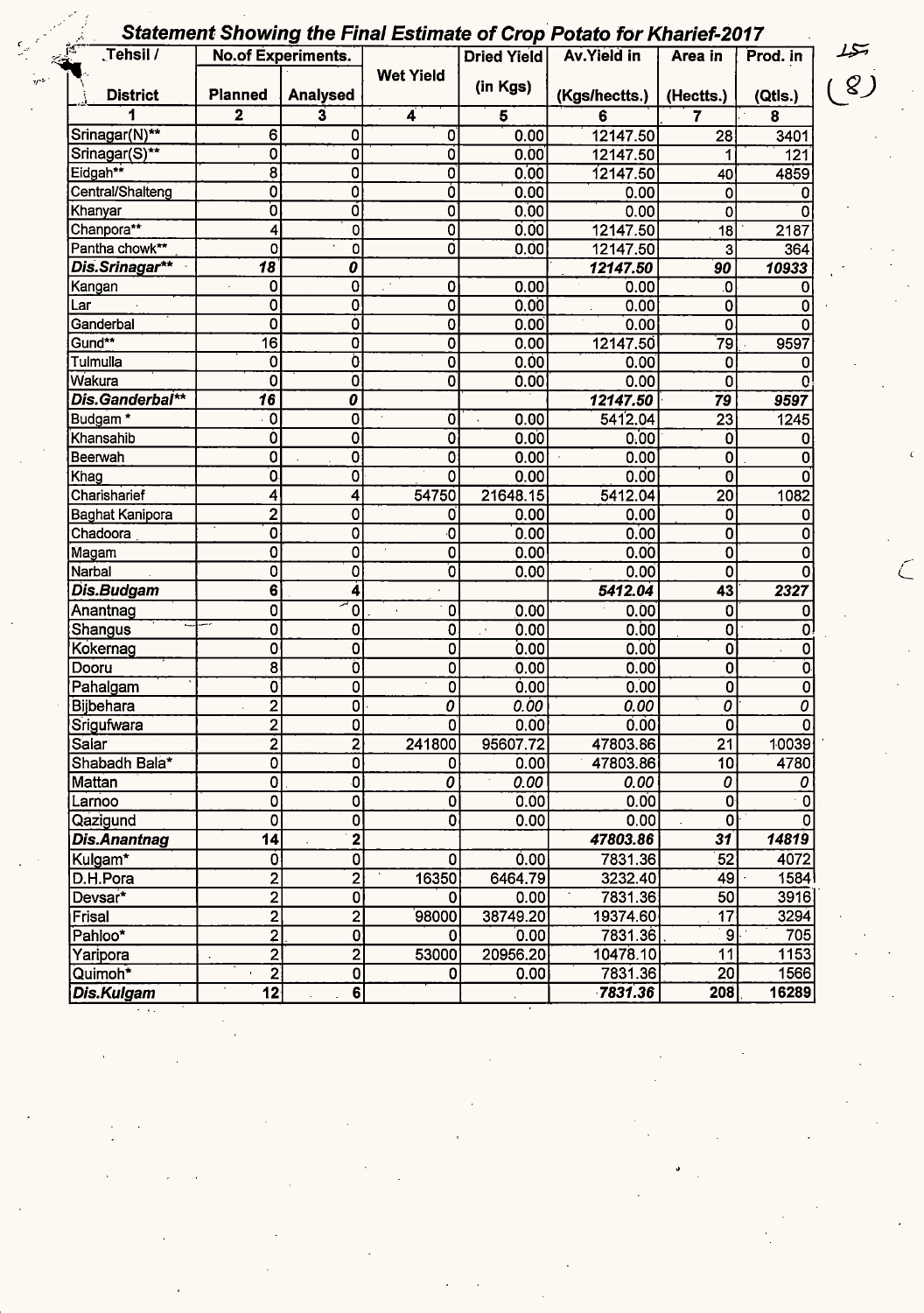| Pulwama                      | 0                         | 0                         | 0                         | 0.00      | 0.00                         | $\mathbf 0$               | 0                         |
|------------------------------|---------------------------|---------------------------|---------------------------|-----------|------------------------------|---------------------------|---------------------------|
| <sup>3</sup> Awantipora.     | $\overline{0}$            | $\overline{0}$            | $\overline{0}$            | 0.00      | 0.00                         | $\overline{0}$            | 0                         |
| $\blacksquare$ ral           | $\overline{0}$            | $\overline{0}$            | $\overline{0}$            | 0.00      | 0.00                         | $\overline{\mathbf{0}}$   | $\mathbf 0$               |
| Pampore                      | $\overline{0}$            | $\overline{\mathbf{0}}$   | $\overline{\mathfrak{o}}$ | 0.00      | 0.00                         | $\overline{0}$            | $\overline{0}$            |
| Aripal                       | $\overline{0}$            | $\overline{0}$            | $\overline{0}$            | 0.00      | 0.00                         | $\overline{0}$            | $\overline{0}$            |
| Rajpora                      | $\overline{0}$            | $\overline{0}$            | $\overline{0}$            | 0.00      | 0.00                         | 0                         | 0                         |
| Kakapora                     | $\overline{\mathfrak{o}}$ | $\overline{0}$            | $\overline{\mathfrak{o}}$ | 0.00      | 0.00                         | $\overline{\mathfrak{o}}$ | 0                         |
| Shahoora                     | $\overline{0}$            | $\overline{0}$            | $\overline{\mathfrak{o}}$ | 0.00      | 0.00                         | 0                         | 0                         |
| <b>Dis.Pulwama</b>           | $\mathbf 0$               | $\overline{\mathbf{0}}$   |                           | 0.00      | 0.00                         | $\overline{0}$            | O                         |
| Shopian                      | 60                        | $\overline{4}$            | 138000                    | 54565.20  | 13641.30                     | 291                       | 39696                     |
| Kellar<br>$\bar{\mathbf{v}}$ | 0                         | $\overline{0}$            | 0                         | 0.00      | 0.00                         | 0                         | 0                         |
| Keegam                       | $\overline{0}$            | $\overline{0}$            | $\overline{0}$            | 0.00      | 0.00                         | $\overline{0}$            | $\overline{0}$            |
| Zainpora                     | $\overline{0}$            | $\overline{0}$            | $\overline{\mathfrak{o}}$ | 0.00      | 0.00                         | $\overline{0}$            | 0                         |
| Barbough                     | 0                         | $\overline{0}$            | $\overline{0}$            | 0.00      | 0.00                         | 0                         | 0                         |
| chitragam                    | $\overline{0}$            | $\overline{\mathfrak{o}}$ | ō                         | 0.00      | 0.00                         | 0                         | 0                         |
| Herman                       | $\overline{0}$            | $\overline{\mathfrak{o}}$ | ō                         | 0.00      | 0.00                         | $\overline{0}$            | 0                         |
| <b>Dis.Shopian</b>           | 60                        | $\overline{\mathbf{4}}$   |                           |           | 13641.30                     | 291                       | 39696                     |
| Baramulla**                  | 0                         | $\overline{0}$            | $\overline{\mathfrak{o}}$ | 0.00      | 12147.50                     | 1                         | 121                       |
| Tangmarg                     | 0                         | $\overline{0}$            | $\overline{0}$            | 0.00      | 0.00                         | 0                         | 0                         |
| Sopore                       | $\overline{0}$            | $\overline{0}$            | $\overline{\mathbf{0}}$   | 0.00      | 0.00                         | $\overline{0}$            | $\overline{0}$            |
| Rafiabad                     | $\overline{0}$            | $\overline{0}$            | $\overline{0}$            | 0.00      | 0.00                         | $\overline{0}$            | $\overline{0}$            |
| Boniyar                      | 0                         | $\overline{0}$            | $\overline{0}$            | 0.00      | 0.00                         | 0                         | $\mathbf 0$               |
| Uri<br>$\bar{z}$             | $\overline{\mathfrak{o}}$ | $\overline{\mathbf{0}}$   | $\overline{\mathbf{0}}$   | 0.00      | 0.00<br>$\ddot{\phantom{0}}$ | $\overline{0}$            | 0                         |
| Pattan                       | $\overline{0}$            | 0                         | O                         | 0.00      | 0.00                         | $\overline{0}$            | $\overline{0}$            |
| Kreeri                       | $\overline{\mathfrak{o}}$ | 0                         | $\overline{0}$            | 0.00      | 0.00                         | $\overline{\mathbf{0}}$   | 0                         |
| Wagoora                      | $\overline{0}$            | $\overline{\mathbf{c}}$   | $\overline{o}$            | 0.00      | 0.00                         | $\overline{o}$            | $\overline{\mathfrak{o}}$ |
| Kunzar                       | $\overline{0}$            | 0                         | 0                         | 0.00      | 0.00                         | 0                         | 0                         |
| Kawarhama                    | $\overline{\mathbf{o}}$   | 0                         | 0                         | 0.00      | 0.00                         | $\overline{0}$            | $\overline{0}$            |
| Dangerpora                   | $\overline{0}$            | $\overline{0}$            | $\overline{0}$            | 0.00      | 0.00                         | $\overline{\mathfrak{o}}$ | $\overline{0}$            |
| Khoie                        | 0                         | 0                         | 0                         | 0.00      | 0.00                         | $\overline{0}$            | 0                         |
| Dangiwacha                   | $\overline{0}$            | $\overline{0}$            | $\overline{0}$            | 0.00      | 0.00<br>$\epsilon$           | $\overline{0}$            | 0                         |
| Watergam                     | 0                         | 0                         | 0                         | 0.00      | 0.00                         | 0                         | 0                         |
| Zanigeer                     | $\overline{0}$            | $\overline{0}$            | $\overline{\mathfrak{o}}$ | 0.00      | 0.00                         | 0                         | 0                         |
| Dis.Baramulla**              | $\overline{\mathbf{0}}$   | $\overline{\mathbf{0}}$   |                           |           | 12147.50                     | Ï                         | 121                       |
| Bandipora                    | 4                         | $\overline{0}$            | 0                         | 0.00      | 0.00                         | $\overline{o}$            | 0                         |
| Gureze                       | $\overline{36}$           | $\overline{22}$           | 624700                    | 247006.38 | 11227.56                     | 179                       | 20097                     |
| Sonawari                     | $\mathbf 0$               | 0                         | 0                         | 0.00      | 0.00                         | 0                         | 0                         |
| Aloosa                       | 4                         | $\overline{0}$            | 0                         | 0.00      | 0.00                         | $\overline{o}$            | 0                         |
| Ajas                         | $\mathbf 0$               | 0                         | 0                         | 0.00      | 0.00                         | 0                         | 0                         |
| Hajjan                       | 0                         | $\overline{0}$            | $\overline{o}$            | 0.00      | 0.00                         | 0                         | 0                         |
| Tulail*                      | 34                        | 0                         | 0                         | 0.00      | 11227.56                     | 168                       | 18862                     |
| Dis.Bandipora                | $\overline{78}$           | $\overline{22}$           |                           |           | 11227.56                     | 347                       | 38960                     |

 $\frac{1}{2}$ (T)

a,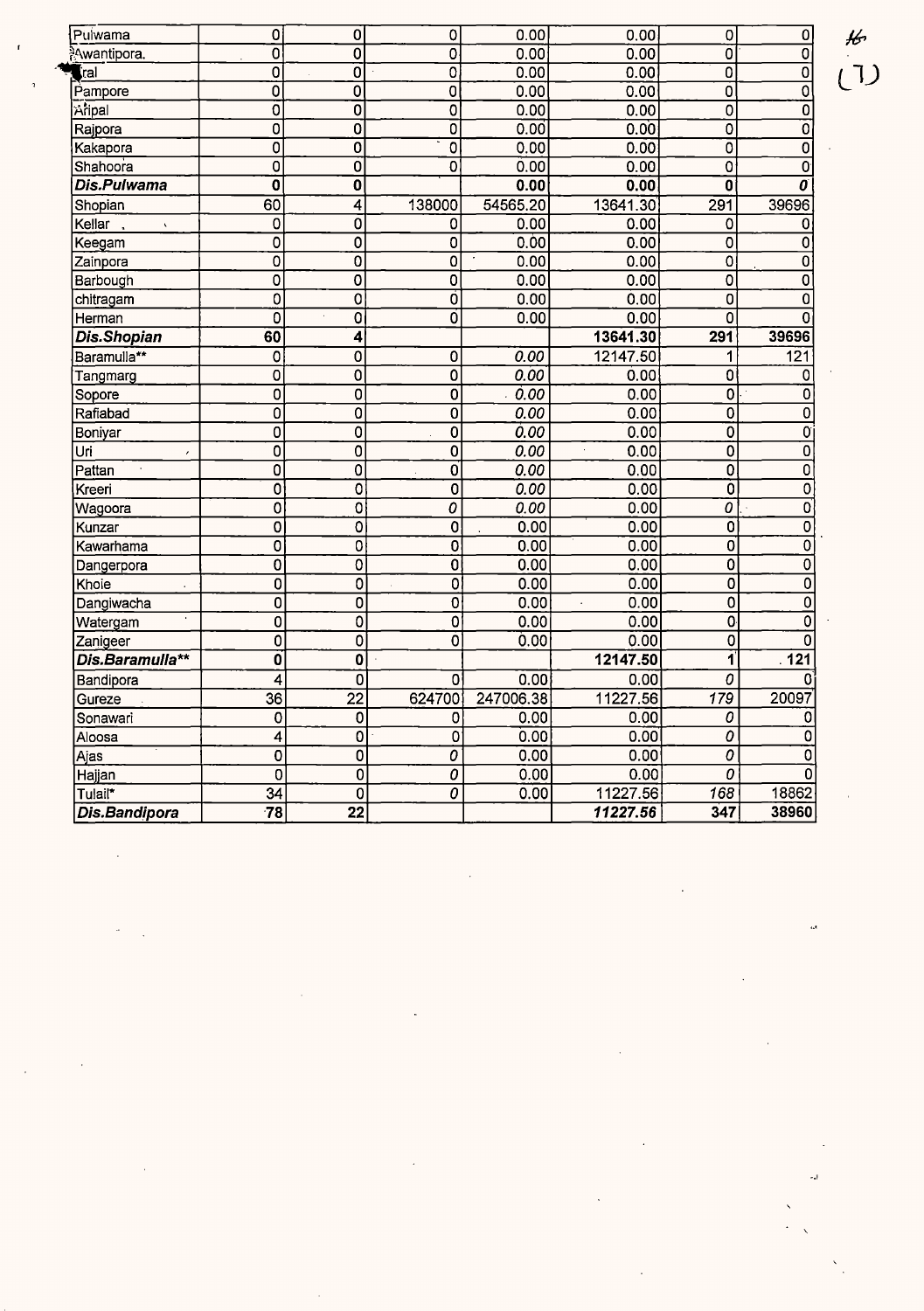| * District average yield adopted |     |                |             |           |          |      |        |
|----------------------------------|-----|----------------|-------------|-----------|----------|------|--------|
| <b>J&amp;K State</b>             | 324 | 90             |             |           | 10810.74 | 1875 | 202701 |
| Kashmir Div.                     | 240 | 52             |             |           | 12147.50 | 1151 | 139818 |
| Dis.Kupwara                      | 36  | 14             |             |           | 11599.34 | 61   | 7076   |
| lalpora                          | O   | 0 <sup>1</sup> | 0           | 0.00      | 0.00     | O    |        |
| Lolab                            | 0   | 0              | 0           | 0.00      | 0.00     | 0    |        |
| Zachaldar                        | 0   | 0 <sub>1</sub> | 0           | 0.00      | 0.00     | 0    |        |
| Langate                          | 0   | $-01$          | 0           | 0.00      | 0.00     | ٥    |        |
| Qaziabad                         | 0   | 0              | 0           | 0.00      | 0.00     | 0    |        |
| Machil                           | 36  | 14             | 410700      | 162390.78 | 11599.34 | 53   | 6148   |
| Ramhal                           | 0   | 0              | Ò           | 0.00      | 0.00     | ۰0.  |        |
| Drugmulla                        | 0   | 0              | 0           | 0.00      | 0.00     | 0    |        |
| Trehgam*                         | 0   | 0              | 0           | 0.00      | 11599.34 | 8    | 928    |
| Kralpora                         | 0   | ٥              | 0           | 0.00      | 0.00     | 0    |        |
| Keran                            | 0   | 0              | $\mathbf 0$ | 0.00      | 0.00     | 0    |        |
| √≾arnah                          | Ò   | 0              | 0           | 0.00      | 0.00     | ٥    | .0     |
| Handwara                         | 0   | 0              | 0           | 0.00      | 0.00     | Ω    |        |
| Kupwara                          | 0   | 0              | 0           | 0.00      | 0.00     | 0    | 0      |

 $\tilde{\mathbf{v}}$ 

 $\begin{pmatrix} 1 & 1 \\ 1 & 1 \\ 1 & 1 \end{pmatrix}$ 

**\*\*Division average yield adopted** 

 $7.000$ 

 $\setminus$ 

 $\dot{\phi}$ 

J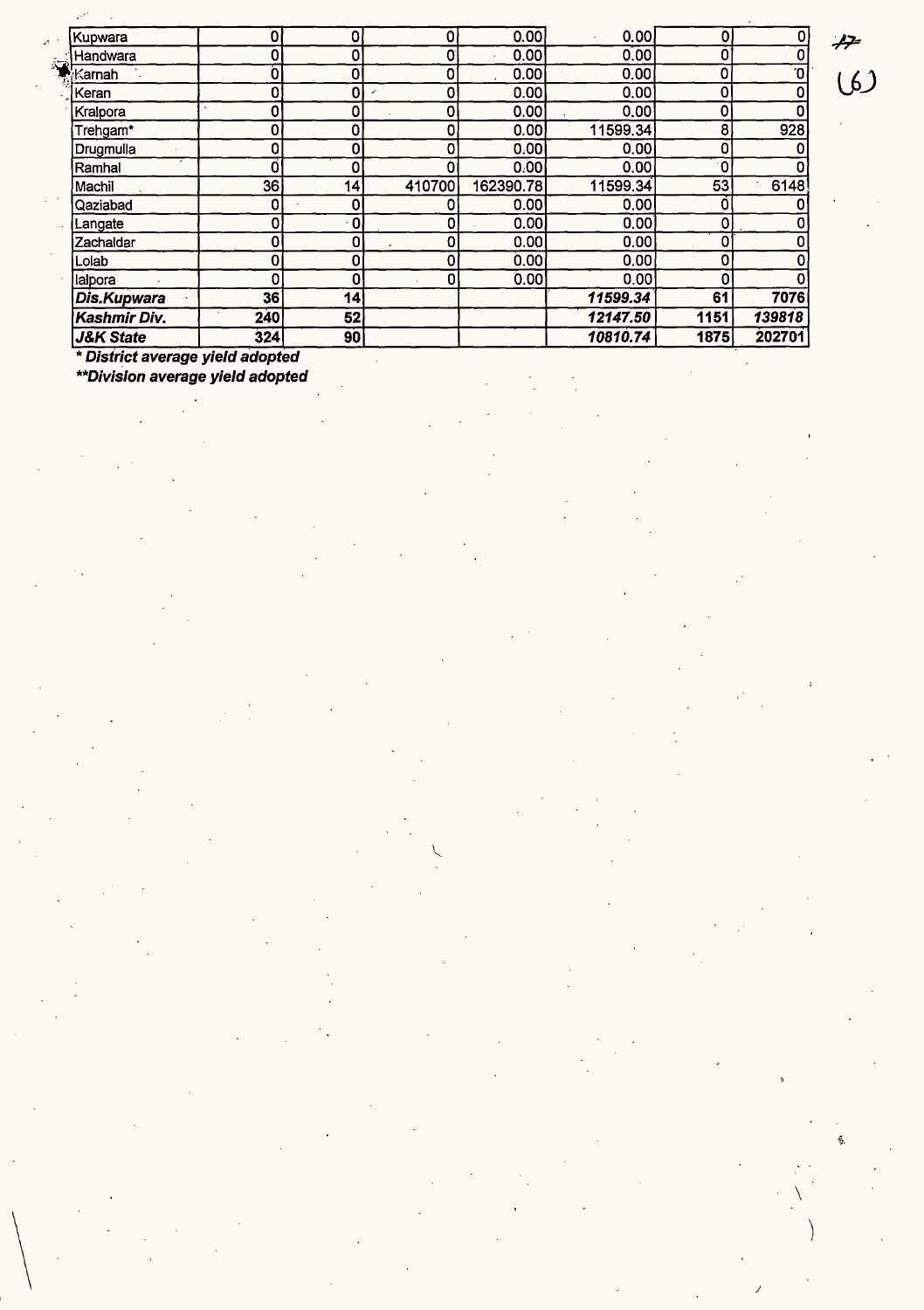|  | Statement Showing the Final Estimate of Crop Potato for Kharief-2016 |  |  |
|--|----------------------------------------------------------------------|--|--|
|  |                                                                      |  |  |

| Tehsil /           |                           | <b>No.of Experiments.</b> |                         | Dried Yield    | <b>Av.Yield in</b> | Area in                                | Prod. in                         |
|--------------------|---------------------------|---------------------------|-------------------------|----------------|--------------------|----------------------------------------|----------------------------------|
| <b>District</b>    | <b>Planned</b>            | Analysed                  | <b>Wet Yield</b>        | (in Kgs)       | (Kgs/hectts.)      | (Hectts.)                              | (Qtls.)                          |
|                    | $\mathbf 2$               | $\overline{\mathbf{3}}$   | 4                       | 5 <sup>°</sup> | 6                  | $\overline{7}$                         | 8                                |
| Bishnah**          | 6                         | 0                         | 0                       | 0.00           | 8685.59            | 53                                     | 4603                             |
| jammu North        | 0                         | 0                         | 0                       | 0.00           | 0.00               | 0                                      | O                                |
| Jaurian            | 0                         | 0                         | 0                       | 0.00           | 0.00               | 0                                      | 0                                |
| Pargwal            | 0                         | Ò.                        | O                       | 0.00           | 0.00               | $\mathbf 0$                            | 0                                |
| Marh**             | 8                         | 0                         | 0                       | 0.00           | 8685.59            | 81                                     | 7035                             |
| Khour              | 0                         | 0                         | O                       | 0.00           | 0.00               | 0                                      | 0                                |
| Jammu              | 0                         | 0                         | 0                       | 0.00           | 0.00               | 0                                      | 0                                |
| R.S Pora           | 0                         | 0                         | 0                       | 0.00           | 0.00               | $\overline{0}$                         | 0                                |
| Bahu               | 0                         | 0                         | 0                       | 0.00           | 0.00               | $\overline{0}$                         | 0                                |
| Maira Mandarain    | 0                         | 0                         | 0                       | 0.00           | 0.00               | $\overline{\mathbf{0}}$                | $\overline{0}$                   |
| Choki Cháura       | 0                         | 0                         | 0                       | 0.00           | 0.00               | $\overline{\mathbf{0}}$                | $\overline{\mathfrak{o}}$        |
| Jammu South        | 0                         | 0                         | 0                       | 0.00           | 0.00               | $\overline{0}$                         | O                                |
| Akhnoor            | $\overline{\mathfrak{o}}$ | O                         | 0                       | 0.00           | 0.00               | $\overline{\mathbf{0}}$                | $\overline{\mathfrak{o}}$        |
| Nagrota            | Ò                         | 0                         | 0                       | 0.00           | 0.00               | 0                                      | 0                                |
| Suchitgarh         | 0                         | 0                         | 0                       | 0.00           | 0.00               | 0                                      | 0                                |
| Khara Bani**       | 4                         | 0                         | 0                       | 0.00           | 8685.59            | 33                                     | 2866                             |
| Bhalwal **         | 8                         | Ō                         | $\overline{0}$          | 0.00           | 8685.59            | $\overline{78}$                        | 6775                             |
| Mandal             | 0                         | 0                         | $\overline{\mathbf{0}}$ | 0.00           | 0.00               | 0                                      | 0                                |
| Arnia              | 0                         | 0                         | $\overline{0}$          | 0.00           | 0.00               | 0                                      | 0                                |
| Jammu West**       | 4                         | 0                         | 0                       | 0.00           | 8685.59            | 47                                     | 4082                             |
| Dansal**           | 4                         | $\bf{0}$                  | 0                       | 0.00           | 8685.59            | 41                                     | 3561                             |
| Dis.Jammu**        | 34                        | 0                         |                         |                | 8685.59            | 333                                    | 28923                            |
| Samba              | $\mathbf 0$               | 0                         | 0                       | 0.00           | 0.00               | 0                                      | 0                                |
| Vijaypur           | 0                         | 0                         | 0                       | 0.00           | 0.00               | 0                                      | 0                                |
| Ramgarh            | 0                         | $\overline{0}$            | 0                       | 0.00           | 0.00               | $\overline{\mathbf{0}}$                | 0                                |
| <b>Bribrahmina</b> | $\mathbf 0$               | O                         | O                       | 0.00           | 0.00               | $\overline{0}$                         | $\overline{\mathbf{0}}$          |
| Ghagwal            | ō.                        | 0                         | 0                       | 0.00           | 0.00               | $\overline{\mathbf{0}}$                | $\overline{\mathbf{0}}$          |
| Rajpura            | $\overline{\mathbf{0}}$   | $\mathbf 0$               | 0                       | 0.00           | 0.00               | 0                                      | $\overline{\mathbf{0}}$          |
| Dis.Samba          | 0                         | 0                         |                         |                | 0.00               | $\overline{\boldsymbol{\mathfrak{o}}}$ | $\overline{\boldsymbol{\theta}}$ |
| Kathua             | 0                         | ō                         | 0                       | 0.00           | 0.00               | 0                                      | Ō                                |
| Basholi            | $\overline{0}$            | $\mathbf 0$               | 0                       | 0.00           | $0.\overline{0}0$  | 0                                      | $\overline{\mathfrak{o}}$        |
| Billawar*          | $\mathbf 0$               | $\mathbf 0$               | 0                       | 0.00           | 4274.58            | 7                                      | 299                              |
| Bani               | $\overline{12}$           | $\overline{12}$           | 131650                  | 52054.41       | 4337.87            | $\overline{93}$                        | 4034                             |
| Hiranagar          | $\overline{0}$            | $\overline{0}$            | $\mathbf{0}$            | 0.00           | 0.00               | 0                                      | O                                |
| Marheen            | $\overline{0}$            | $\pmb{0}$                 | 0                       | 0.00           | 0.00               | $\overline{0}$                         | $\pmb{0}$                        |
| Dingaamb           | $\overline{0}$            | $\overline{\mathbf{0}}$   | 0                       | 0.00           | 0.00               | $\overline{\mathbf{0}}$                | $\overline{0}$                   |
| Mahanpur           | 0                         | $\overline{\mathbf{0}}$   | $\overline{0}$          | 0.00           | 0.00               | $\overline{\mathfrak{o}}$              | $\overline{\mathbf{0}}$          |
| Nagri              | $\overline{\mathbf{0}}$   | $\overline{\mathbf{0}}$   | O                       | 0.00           | 0.00               | $\overline{\mathfrak{o}}$              | $\overline{\mathbf{0}}$          |
| Ramkote            | $\overline{\mathbf{0}}$   | $\overline{0}$            | Ō                       | 0.00           | 0.00               | $\overline{0}$                         | Ò                                |
| Lohimalhar         | $\overline{2}$            | $\overline{2}$            | 17900                   | 7077.66        | 3538.83            | $\overline{\mathbf{8}}$                | 283                              |
| Dis.Kathua         | $\overline{14}$           | $\overline{14}$           |                         |                | 4274.58            | 108                                    | 4617                             |

 $\frac{d}{dt} \left( \frac{d}{dt} \right) = \frac{1}{2\pi} \left( \frac{d}{dt} \right)$ 

 $18$ <br> $(5)$ 

"

s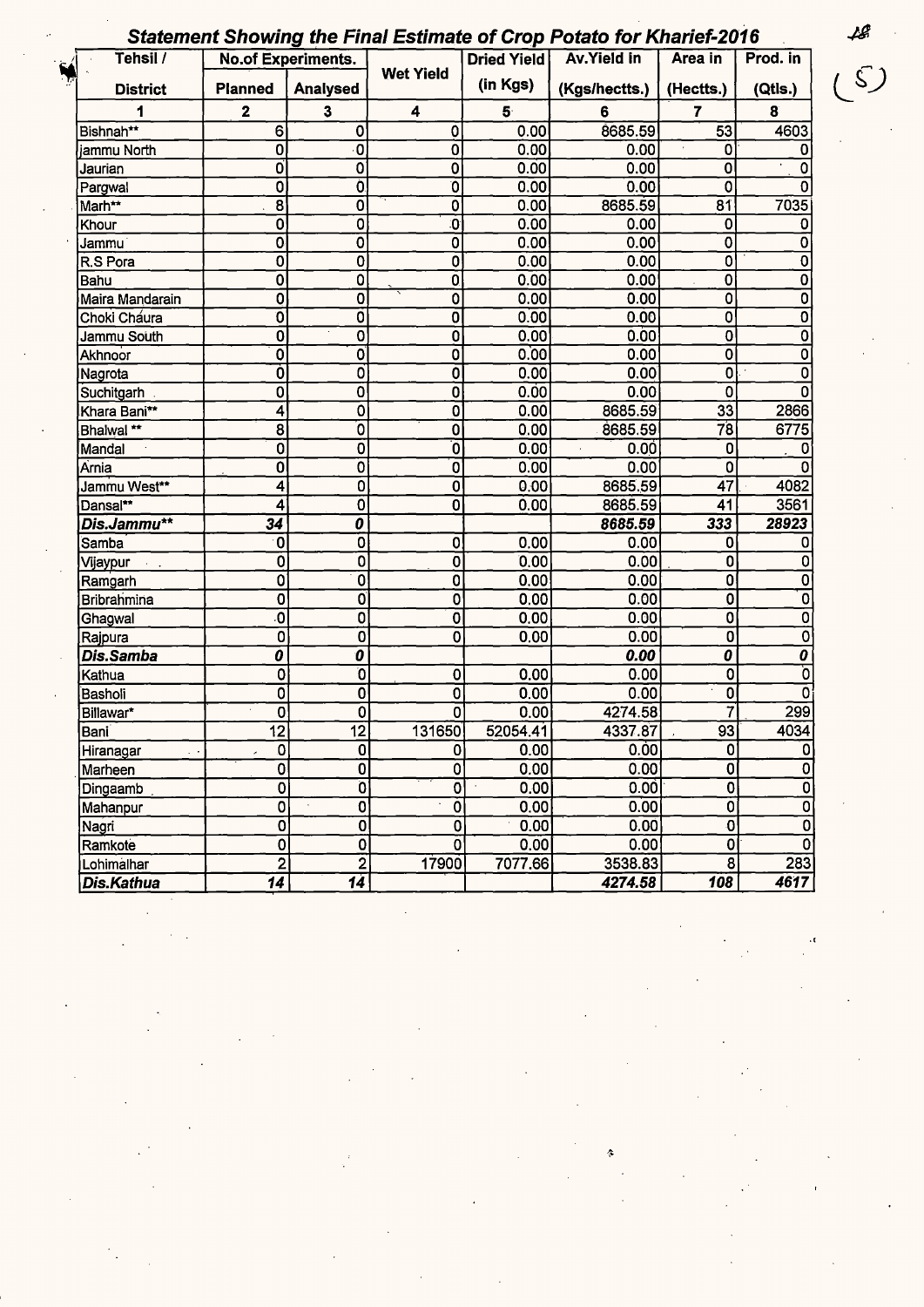| Udhampur*         | 2                                | 0                         | $\overline{0}$            | 0.00      | 12311.51 | 12                        | 1477                      |
|-------------------|----------------------------------|---------------------------|---------------------------|-----------|----------|---------------------------|---------------------------|
| Ramnagar          | $\overline{2}$                   | $\overline{2}$            | 74300                     | 29378.22  | 14689.11 | $\overline{2}$            | 294                       |
| Chenani           | $\overline{14}$                  | $\overline{14}$           | 498640                    | 197162.26 | 14083.02 | 103                       | 14506                     |
| Majalta.          | 0                                | Ó                         | 0                         | 0.00      | 0.00     | 0                         | Ω                         |
| Panchari*         | 4                                | 0                         | 0                         | 0.00      | 12311.51 | 1                         | 123                       |
| Moungri           | $\overline{0}$                   | $\overline{0}$            | $\overline{0}$            | 0.00      | 0.00     | $\overline{0}$            | 0                         |
| Basantgarh        | $\overline{2}$                   | Ö                         | $\Omega$                  | 0.00      | 0.00     | $\overline{\mathbf{0}}$   | Ω                         |
| Latti             | $\overline{2}$                   | $\overline{2}$            | 21100                     | 8342.94   | 4171.47  | $\overline{23}$           | 959                       |
| Dis.Udhampur      | $\overline{26}$                  | 18                        |                           |           | 12311.51 | 141                       | 17359                     |
| Reasi             | 0                                | 0                         | $\mathbf 0$               | 0.00      | 0.00     | 0                         | 0                         |
| Katra             | 0                                | 0                         | $\overline{0}$            | 0.00      | 0.00     | $\overline{\mathbf{0}}$   | 0                         |
| Pouni             | $\mathbf 0$                      | 0                         | $\overline{\mathfrak{o}}$ | 0.00      | 0.00     | 0                         | 0                         |
| Bhomag            | O                                | $\mathbf 0$               | 0                         | 0.00      | 0.00     | $\overline{\mathbf{0}}$   | 0                         |
| Thakrakote        | 0                                | $\overline{0}$            | Ö                         | 0.00      | 0.00     | $\overline{\mathfrak{o}}$ | 0                         |
| Arnas             | $\overline{0}$                   | $\overline{\mathfrak{o}}$ | $\overline{\mathfrak{o}}$ | 0.00      | 0.00     | $\overline{\mathfrak{o}}$ | O                         |
| Thuroo            | $\overline{0}$                   | Ò                         | $\overline{\mathfrak{o}}$ | 0.00      | 0.00     | $\overline{\mathbf{0}}$   | Ō                         |
| Mahore (G G Garh) | $\overline{0}$                   | $\overline{\mathfrak{o}}$ | $\overline{\mathfrak{o}}$ | 0.00      | 0.00     | $\overline{0}$            | 0                         |
| Chassana          | $\overline{0}$                   | $\overline{0}$            | $\overline{\mathfrak{o}}$ | 0.00      | 0.00     | 0                         | $\overline{0}$            |
| <b>Dis.Reasi</b>  | $\overline{\boldsymbol{\theta}}$ | 0                         |                           |           | 0.00     | 0                         | 0                         |
| Rajouri           | Ò                                | $\overline{0}$            | $\overline{0}$            | 0.00      | 0.00     | $\overline{0}$            | 0                         |
| Manjakote         | $\overline{0}$                   | $\overline{0}$            | $\overline{0}$            | 0.00      | 0.00     | $\overline{\mathfrak{o}}$ | $\overline{\mathfrak{o}}$ |
| Thanamandi        | $\overline{\mathfrak{o}}$        | $\overline{0}$            | $\overline{\mathbf{0}}$   | 0.00      | 0.00     | O                         | $\overline{0}$            |
| Darhal            | 0                                | O                         | Ö                         | 0.00      | 0.00     | 0                         | Ó                         |
| Kotranka          | $\overline{\mathfrak{o}}$        | 0                         | Ō                         | 0.00      | 0.00     | Q                         | 0                         |
| Khawas            | $\overline{\mathfrak{o}}$        | $\overline{0}$            | $\overline{\mathbf{0}}$   | 0.00      | 0.00     | 0                         | $\overline{0}$            |
| Kalakote          | $\overline{\mathbf{0}}$          | $\overline{\mathbf{0}}$   | $\overline{0}$            | 0.00      | 0.00     | $\overline{0}$            | $\overline{0}$            |
| Nowshera          | 0                                | 0                         | $\overline{0}$            | 0.00      | 0.00     | 0                         | $\overline{\mathfrak{o}}$ |
| Qila Darhal       | 0                                | $\overline{0}$            | $\overline{0}$            | 0.00      | 0.00     | 0                         | $\overline{0}$            |
| Beri Pattan       | $\overline{0}$                   | ō                         | 0                         | 0.00      | 0.00     | 0                         | $\overline{0}$            |
| Siot              | $\overline{0}$                   | $\overline{\mathfrak{o}}$ | $\overline{\mathfrak{o}}$ | 0.00      | 0.00     | $\overline{\mathfrak{o}}$ | ō                         |
| Sunderbani        | $\overline{0}$                   | $\overline{\mathbf{o}}$   | $\overline{0}$            | 0.00      | 0.00     | 0                         | ō                         |
| Taryatth          | $\mathbf 0$                      | 0                         | ō                         | 0.00      | 0.00     | $\overline{\mathfrak{o}}$ | $\overline{\mathfrak{o}}$ |
| Laroka            | $\overline{0}$                   | Ō                         | $\overline{\mathbf{0}}$   | 0.00      | 0.00     | $\overline{0}$            | $\overline{\mathfrak{o}}$ |
| Dis.Rajouri       | 0                                | 0                         |                           |           | 0.00     | 0                         | 0                         |
| Haveli*           | $\overline{\mathfrak{o}}$        | $\overline{\mathfrak{o}}$ | 0                         | 0.00      | 9647.76  | $\overline{\mathbf{3}}$   | 289                       |
| Surankote         | 4                                | $\overline{2}$            | 48800                     | 19295.52  | 9647.76  | $\overline{32}$           | 3087                      |
| Mendher           | 0                                | 0                         | 0                         | 0.00      | 0.00     | 0                         | 0                         |
| Mandi*            | $\overline{0}$                   | 0                         | Ō                         | 0.00      | 9647.76  | 1                         | 96                        |
| Balakote          | Ō                                | 0                         | 0                         | 0.00      | 0.00     | 0                         | 0                         |
| Mankote           | $\overline{0}$                   | $\overline{\mathfrak{o}}$ | $\overline{\mathfrak{o}}$ | 0.00      | 0.00     | 0                         | 0                         |
| <b>Dis.Poonch</b> | 4                                | $\overline{\mathbf{2}}$   |                           |           | 9647.76  | $\overline{36}$           | 3473                      |

 $79$ <br>(4)

'<br>'

 $\begin{picture}(220,20) \put(0,0){\dashbox{0.5}(20,0){ }} \put(15,0){\dashbox{0.5}(20,0){ }} \put(25,0){\dashbox{0.5}(20,0){ }} \put(25,0){\dashbox{0.5}(20,0){ }} \put(25,0){\dashbox{0.5}(20,0){ }} \put(25,0){\dashbox{0.5}(20,0){ }} \put(25,0){\dashbox{0.5}(20,0){ }} \put(25,0){\dashbox{0.5}(20,0){ }} \put(25,0){\dashbox{0.5}(20,0){ }} \put(25,0){\dashbox$ 

 $\begin{pmatrix} 1 & 1 \\ 1 & 1 \end{pmatrix}$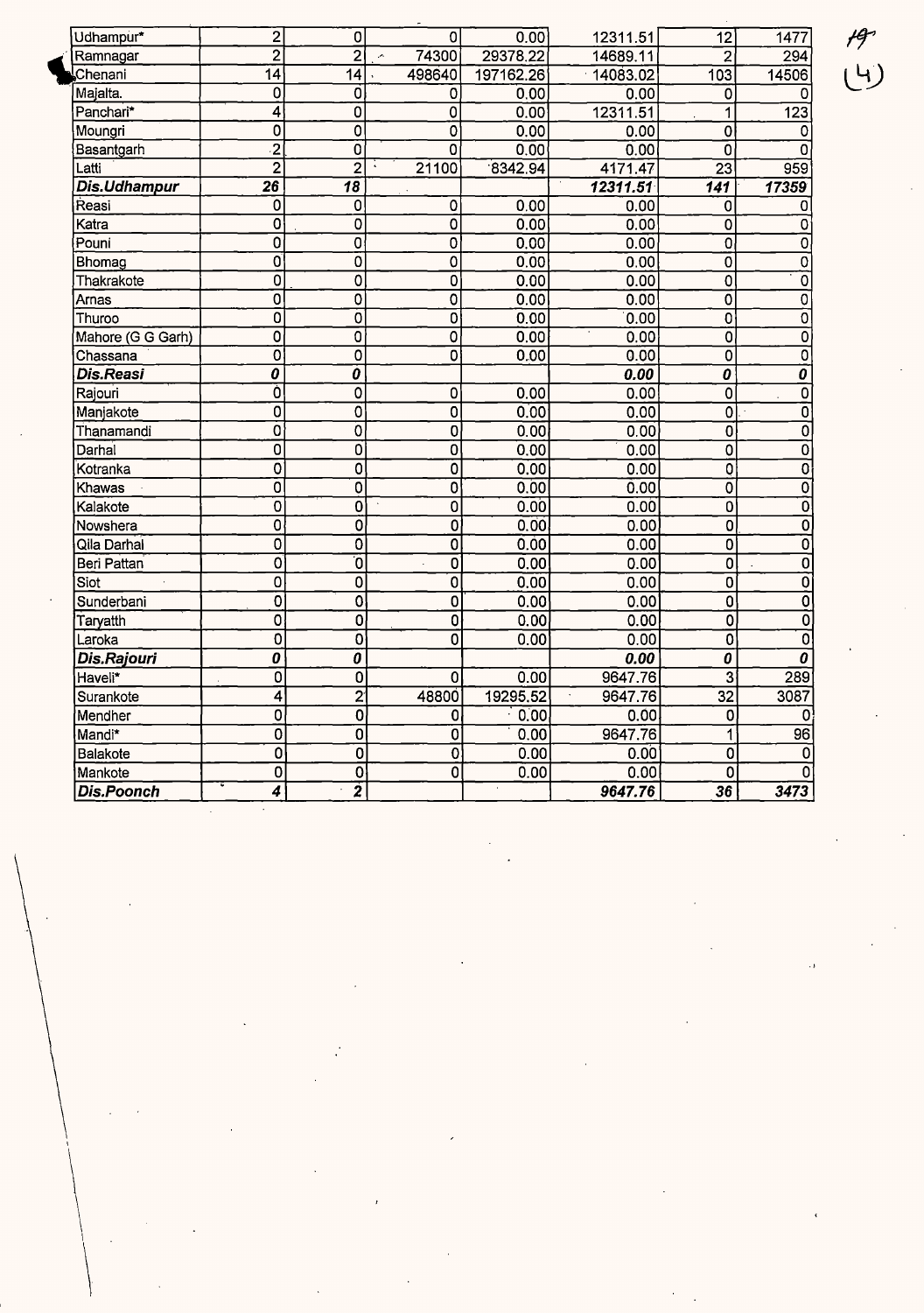| Doda                  | $\overline{\mathbf{o}}$                | $\overline{0}$              | 0                         | 0.00     | 0.00              | $\overline{\mathfrak{o}}$   | 0                         |
|-----------------------|----------------------------------------|-----------------------------|---------------------------|----------|-------------------|-----------------------------|---------------------------|
| Bhaderwah**           | $\overline{0}$                         | 0                           | $\overline{\mathfrak{o}}$ | 0.00     | 8685.59           | 4                           | 347                       |
| Bhalla                | $\overline{\mathbf{0}}$                | Ō                           | $\overline{\mathfrak{o}}$ | 0.00     | 0.00              | 0                           | 0                         |
| Mohalla               | Ō                                      | $\overline{\mathfrak{o}}$   | $\overline{\mathbf{0}}$   | 0.00     | 0.00              | $\overline{\mathfrak{o}}$   | 0                         |
| Gundna                | O                                      | $\overline{\mathbf{0}}$     | $\overline{\mathfrak{o}}$ | 0.00     | 0.00              | 0                           | n                         |
| Bharath Bagla**       | 0                                      | Ō                           | $\overline{\mathbf{0}}$   | 0.00     | 8685.59           | $\overline{45}$             | 3909                      |
| Bhagwah**             | Ō                                      | 0                           | $\overline{\mathbf{0}}$   | 0.00     | 8685.59           | 4                           | 347                       |
| Marmat                | $\overline{\mathbf{0}}$                | 0                           | $\overline{\mathbf{0}}$   | 0.00     | 0.00              | 0                           | 0                         |
| Kashtigarh            | $\overline{\mathbf{0}}$                | $\overline{0}$              | $\overline{\mathfrak{o}}$ | 0.00     | 0.00              | $\overline{0}$              | 0                         |
| Assar                 | $\overline{\mathfrak{o}}$              | $\overline{0}$              | $\overline{\mathfrak{o}}$ | 0.00     | 0.00              | $\overline{\mathfrak{o}}$   | $\overline{0}$            |
| Gandoh Bhaleesa       | Ō                                      | $\overline{\mathfrak{o}}$   | $\overline{\mathfrak{o}}$ | 0.00     | 0.00              | $\overline{\mathfrak{o}}$   | $\overline{\mathfrak{o}}$ |
| Chilly Pingla         | Ö                                      | 0                           | $\overline{\mathfrak{o}}$ | 0.00     | 0.00              | 0                           | $\overline{0}$            |
| Kahara                | Ō                                      | $\overline{\mathbf{0}}$     | $\overline{\text{o}}$     | 0.00     | 0.00              | 0                           | $\overline{\mathfrak{o}}$ |
| Phigsoo               | $\overline{\mathbf{0}}$                | Ö                           | $\overline{0}$            | 0.00     | 0.00              | $\overline{\mathbf{0}}$     | $\overline{\mathfrak{o}}$ |
| Chiralia              | $\overline{\mathbf{0}}$                | $\overline{\mathfrak{o}}$   | $\overline{\mathfrak{o}}$ | 0.00     | 0.00              | $\overline{0}$              | $\overline{\mathfrak{o}}$ |
| Thathri               | $\overline{\mathbf{0}}$                | $\overline{\mathbf{0}}$     | $\overline{\mathfrak{o}}$ | 0.00     | 0.00              | $\overline{\mathfrak{o}}$   | $\overline{0}$            |
| Dis.Doda**            | $\overline{\boldsymbol{\mathfrak{o}}}$ | $\overline{o}$              |                           |          | 8685.59           | 53                          | 4603                      |
| Banihal               | $\overline{\mathfrak{o}}$              | O                           | $\overline{\mathbf{0}}$   | 0.00     | 0.00              | $\mathbf 0$                 | $\bf{0}$                  |
| Ramban                | $\overline{\mathbf{0}}$                | Ö                           | $\overline{\mathfrak{o}}$ | 0.00     | 0.00              | Ő                           | $\overline{\mathfrak{o}}$ |
| Khari                 | 0                                      | $\overline{\mathbf{0}}$     | $\overline{\mathbf{0}}$   | 0.00     | 0.00              | $\overline{\mathbf{o}}$     | $\overline{0}$            |
| Pogalparistan         | $\overline{\mathbf{0}}$                | $\overline{\mathfrak{o}}$   | $\overline{\mathbf{0}}$   | 0.00     | $\overline{0.00}$ | $\overline{0}$              | $\overline{\mathfrak{o}}$ |
| <b>Batote</b>         | $\overline{\mathbf{0}}$                | $\overline{\mathbf{0}}$     | $\overline{\mathfrak{o}}$ | 0.00     | 0.00              | $\overline{\mathbf{0}}$     | $\overline{\mathfrak{o}}$ |
| Rajgarh               | $\overline{\mathfrak{o}}$              | $\overline{\mathfrak{o}}$   | $\overline{\mathfrak{o}}$ | 0.00     | 0.00              | $\overline{\mathfrak{o}}$   | ō                         |
| Gool                  | $\overline{0}$                         | $\overline{\mathfrak{o}}$   | $\overline{\mathfrak{o}}$ | 0.00     | 0.00              | $\overline{\mathfrak{o}}$   | $\overline{\mathfrak{o}}$ |
| Dis.Rambon            | $\overline{\boldsymbol{\mathfrak{o}}}$ | $\overline{\boldsymbol{o}}$ |                           |          | 0.00              | $\overline{\boldsymbol{0}}$ | $\overline{\textit{o}}$   |
| Kishtwar              | $\overline{0}$                         | $\overline{\mathfrak{o}}$   | $\overline{\mathbf{0}}$   | 0.00     | 0.00              | $\overline{0}$              | 0                         |
| Padder(Attoli)        | 4                                      | 4                           | 74600                     | 29496.84 | 7374.21           | $\overline{38}$             | 2802                      |
| Chatroo               | 0                                      | $\overline{\mathbf{0}}$     | 0                         | 0.00     | 0.00              | $\mathbf 0$                 | 0                         |
| Marwah*               | $\overline{2}$                         | $\overline{\mathfrak{o}}$   | 0                         | 0.00     | 7374.21           | 7                           | 516                       |
| Mughal Maidan         | 0                                      | 0                           | 0                         | 0.00     | 0.00              | $\overline{\mathbf{0}}$     | 0                         |
| Nagseni               | Ō                                      | 0                           | 0                         | 0.00     | 0.00              | 0                           | $\Omega$                  |
| Machail*              | 0                                      | 0                           | 0                         | 0.00     | 7374.21           | $\overline{\bf{4}}$         | $\overline{295}$          |
| Bounjwah <sup>*</sup> | $\overline{0}$                         | $\overline{\mathfrak{o}}$   | $\overline{0}$            | 0.00     | 7374.21           | 1                           | $\overline{74}$           |
| Drabshalla            | 0                                      | $\overline{\mathfrak{o}}$   | O                         | 0.00     | 0.00              | O                           | $\overline{0}$            |
| Dachan*               | Ó                                      | $\overline{0}$              | $\overline{\mathbf{0}}$   | 0.00     | 7374.21           | $\overline{\mathbf{3}}$     | $\overline{221}$          |
| Warwan                | $\mathbf 0$                            | Ö                           | 0                         | 0.00     | 0.00              | 0                           | 0                         |
| Dis.Kishtwar          | 6                                      | 4                           |                           |          | 7374.21           | $\overline{53}$             | 3908                      |
| Jammu Div.            | 84                                     | 38                          |                           |          | 8685.59           | 724                         | 62884                     |

\* **District-aver.age yield adopted** 

**\*\*Division average yield adopted** 

 $\lambda$ 

 $\left\{ \right.$ 

 $\Delta$ 

ĵ.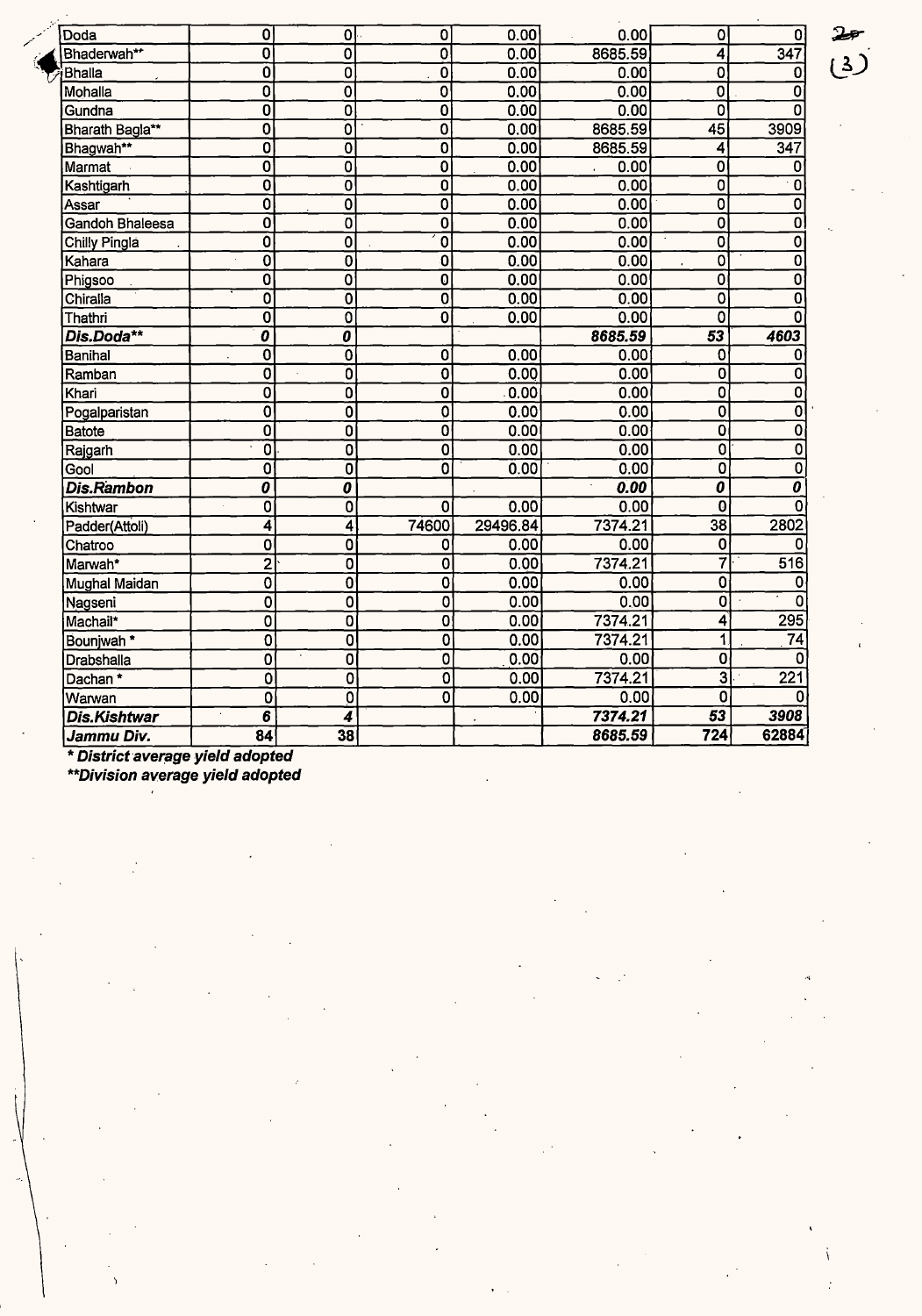| State: Jammu & Kashmir   |                | <b>Season: Kharief</b> |             | <b>Year:2017</b> | <b>Crop:- Saffron</b> |                 |
|--------------------------|----------------|------------------------|-------------|------------------|-----------------------|-----------------|
| Name of the              |                | No. of Experiments     | Area in     | Average          | Production            | %age            |
| <b>Tehsil/District</b>   |                |                        |             | Yield            | in                    | <b>Response</b> |
|                          | <b>Planned</b> | Analysed               | Hectts.     | (Kgs/hectt)      | quintals              |                 |
| Pantha Chowk             | 6              | 0                      | 188         | 0.526            | 0.989                 | 0.00            |
| <b>District Srinagar</b> | 6              | 0                      | 188         | 0.526            | 0.989                 | 0.00            |
| Chadoora                 | 3              | 3                      | 153         | 1.599            | 2.446                 | 100.00          |
| Charisharief             | 9              | 6                      | 151         | 1.997            | 3.016                 | 66.67           |
| Baghati Kanipora *       | 3              | 0                      | $\mathbf 0$ | 0.000            | 0.000                 | 0.00            |
| <b>District Budgam</b>   | 15             | 9                      | 304         | 1.797            | 5.462                 | 166.6667        |
| Pulwama*                 | 3              | 0                      | 70          | 0.398            | 0.279                 | 0.00            |
| Pampora                  | 78             | 72                     | 2823        | 0.398            | 11.222                | 92.31           |
| Awantipora               | 3              | 3                      | 17          | 2.078            | 0.353                 | 100.00          |
| kakapora*                | 3              | 3                      | 173         | 0.234            | 0.404                 | 100.00          |
| <b>District Pulwama</b>  | 90             | 75                     | 3083        | 0.398            | 12.258                | 83.33           |
| <b>Kashmir Division</b>  | 111            | 84                     | 3575        | 0.523            | 18.709                | 75.68           |
| Kishtwar**               | 3              | 0                      | 76          | 0.523            | 0.397                 | 0.00            |
| <b>District Kishtwar</b> | 3              | $\mathbf 0$            | 76          | 0.523            | 0.397                 | 0.00            |
| <b>Jammu Division</b>    | 3              | 0                      | 76          | 0.523            | 0.397                 | 0.00            |
| <b>J&amp;K State</b>     | 114            | 84                     | 3651        | 0.523            | 19.106                | 73.68           |

Final Estimates of Average yield, Area and Production

Note: \*District/\*\*State Average Yield Adopted

Average Yield and Production is very low due to dry spell during the season.